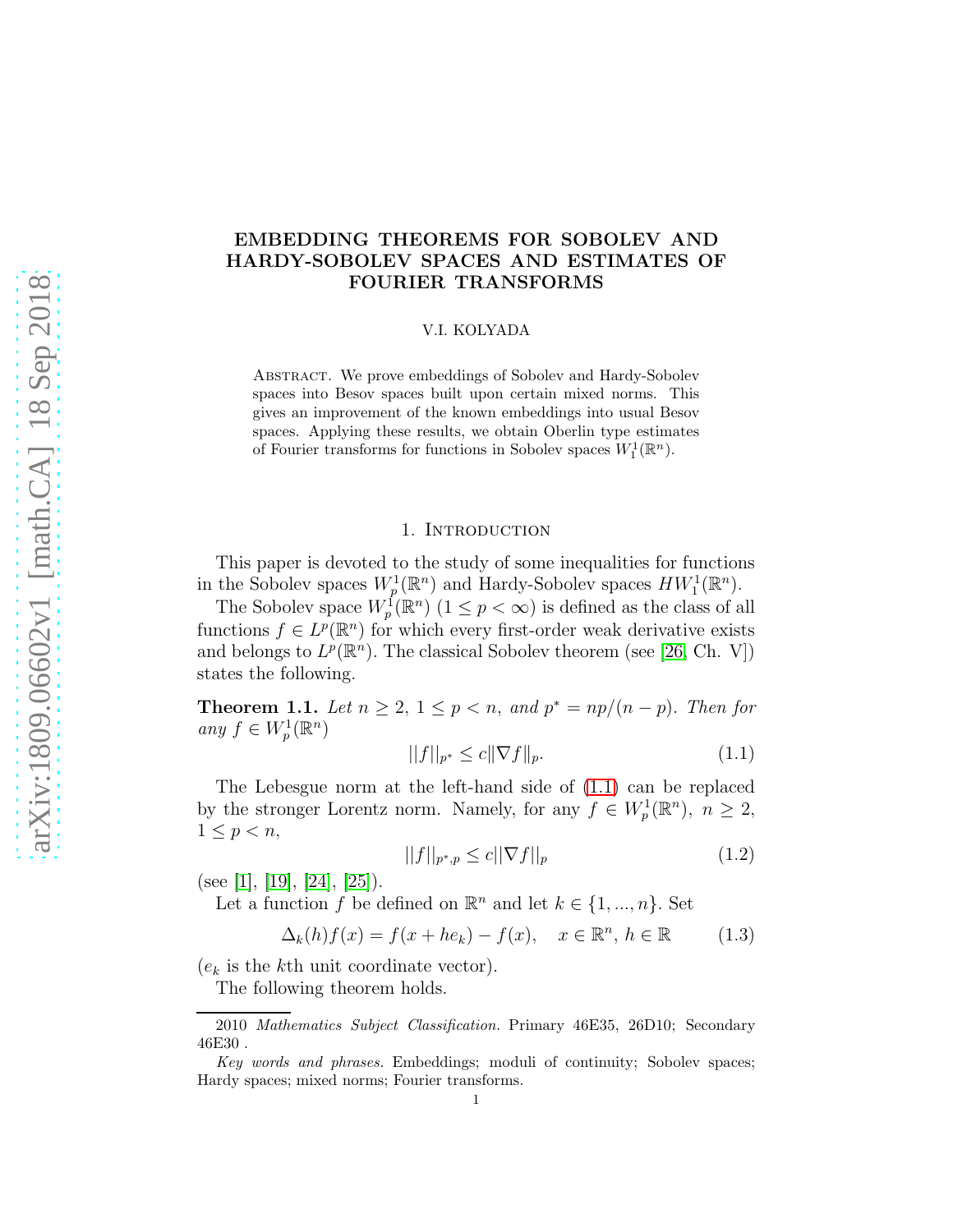### 2 V.I. KOLYADA

<span id="page-1-1"></span>**Theorem 1.2.** Let  $n \in \mathbb{N}$ . Assume that  $1 < p < \infty$  and  $n \geq 1$ , or  $p = 1$  and  $n \ge 2$ . If  $p < q < \infty$  and  $s = 1 - n(1/p - 1/q) > 0$ , then for any  $f \in W_p^1(\mathbb{R}^n)$ 

<span id="page-1-0"></span>
$$
\sum_{k=1}^{n} \left( \int_{0}^{\infty} h^{-sp} ||\Delta_{k}(h)f||_{q,p}^{p} \frac{dh}{h} \right)^{1/p} \leq c \sum_{k=1}^{n} ||D_{k}f||_{p}. \tag{1.4}
$$

For  $p > 1$  inequality [\(1.4\)](#page-1-0) (with the weaker norm  $||\Delta_k(h)f||_q$  at the left-hand side) was obtained by Herz [\[10\]](#page-26-2). For  $p = 1, n \geq 2$  Theorem [1.2](#page-1-1) was proved in [\[11\]](#page-26-3) (see also [\[12\]](#page-26-4)). The case  $p = 1$  is of special interest; we stress that Theorem [1.2](#page-1-1) fails for  $p = n = 1$ . However, this theorem holds for any function f from the Hardy space  $H^1(\mathbb{R})$  such that  $f' \in H^1(\mathbb{R})$ , if we replace the  $L^1-$  norm of  $f'$  by its  $H^1-$  norm (see [\[22\]](#page-26-5), [\[11\]](#page-26-3)).

One of the main results of this paper is the refinement of the inequality [\(1.4\)](#page-1-0) given in terms of mixed norms.

Let  $x = (x_1, ..., x_n)$ . Denote by  $\hat{x}_k$  the  $(n-1)$ –dimensional vector obtained from the *n*-tuple  $x$  by removal of its  $k$ th coordinate. We shall write  $x = (x_k, \hat{x}_k)$ .

If  $X(\mathbb{R})$  and  $Y(\mathbb{R}^{n-1})$  are Banach function spaces, and  $k \in \{1, ..., n\}$ , we denote by  $Y[X]_k$  the mixed norm space obtained by taking first the norm in X with respect to  $x_k$ , and then the norm in Y with respect to  $\widehat{x}_k \in \mathbb{R}^{n-1}$ .

We prove the following theorem.

<span id="page-1-3"></span>**Theorem 1.3.** Let  $1 < p < \infty$  and  $n \geq 2$ , or  $p = 1$  and  $n \geq 3$ . If  $p < q < \infty$  and  $\alpha = 1 - (n-1)(1/p - 1/q) > 0$ , then for any  $f \in W_p^1(\mathbb{R}^n)$ 

<span id="page-1-2"></span>
$$
\sum_{k=1}^{n} \left( \int_{0}^{\infty} h^{-\alpha p} ||\Delta_{k}(h)f||_{L^{q,p}[L^{p}]_{k}}^{p} \frac{dh}{h} \right)^{1/p} \leq c \sum_{k=1}^{n} ||D_{k}f||_{p}. \tag{1.5}
$$

We show that the left-hand side of [\(1.4\)](#page-1-0) is majorized by the left-hand side of  $(1.5)$ . Thus, for the indicated values of n and p, Theorem [1.3](#page-1-3) provides a refinement of Theorem [1.2.](#page-1-1) We stress that inequality [\(1.5\)](#page-1-2) holds for  $n = 2$ ,  $p > 1$ . However, the question of the validity of this inequality for  $n = 2, p = 1$  remains open.

As we have observed above, Theorem [1.2](#page-1-1) fails for  $p = n = 1$ , but in this case there holds a weaker inequality with  $L^1$ –norm of f' replaced by its  $H^1$ –norm. Similarly, we supplement Theorem [1.3](#page-1-3) by the following result.

As usual, for any  $1 \le p \le \infty$  we denote  $p' = p/(p-1)$ .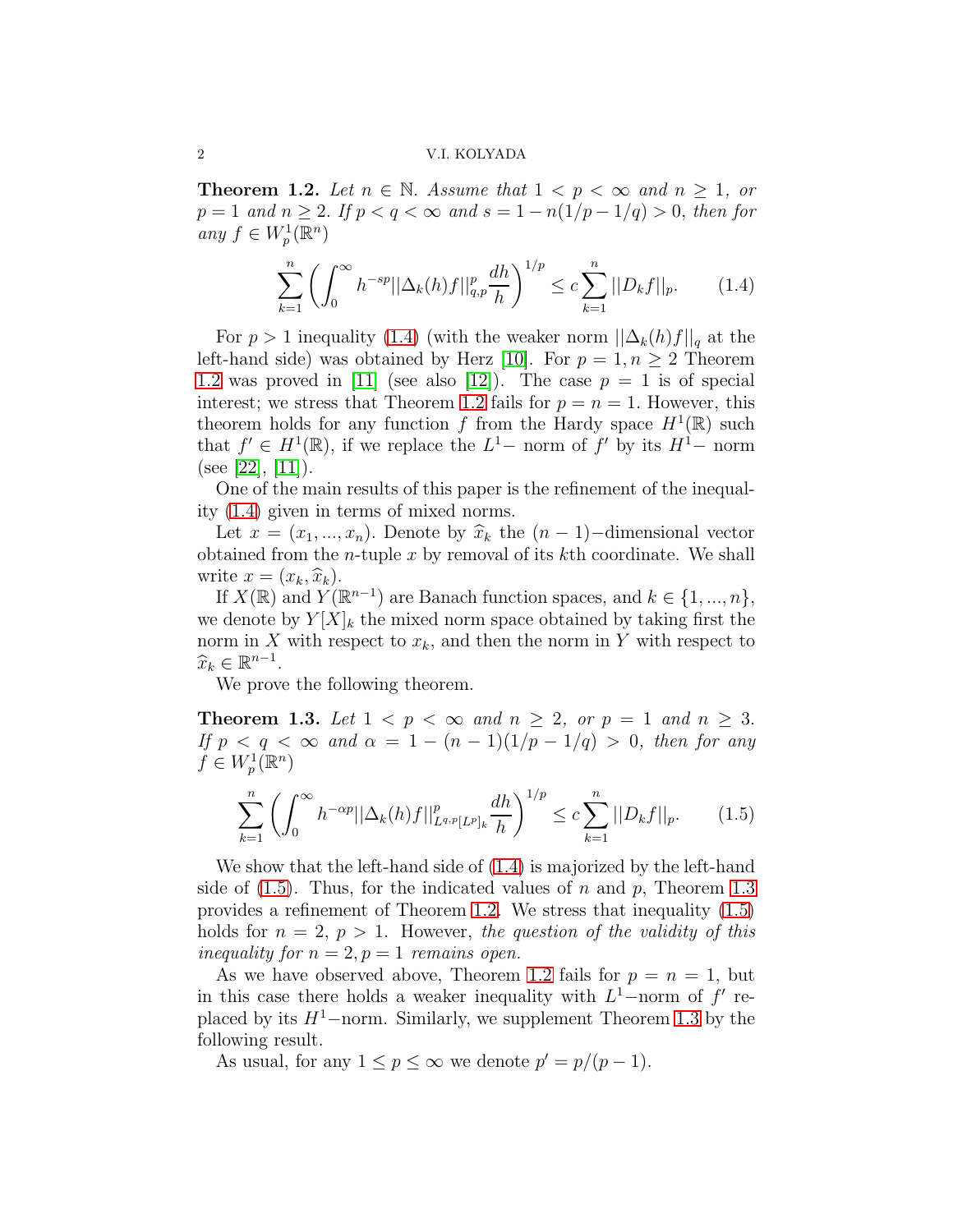<span id="page-2-2"></span>**Theorem 1.4.** Let  $f \in W_1^1(\mathbb{R}^n)$   $(n \geq 2)$  and assume that all partial derivatives  $D_j f$   $(j = 1, ..., n)$  belong to the Hardy space  $H^1(\mathbb{R}^n)$ . Then for any  $1 < q < (n-1)/(n-2)$ 

<span id="page-2-0"></span>
$$
\sum_{k=1}^{n} \int_{0}^{\infty} h^{(n-1)/q'-1} ||\Delta_{k}(h)f||_{L^{q,1}[L^{1}]_{k}} \frac{dh}{h} \leq c \sum_{k=1}^{n} ||D_{k}f||_{H^{1}}.
$$
 (1.6)

That is, inequality [\(1.5\)](#page-1-2) holds for  $p = 1, n = 2$  if the  $L^1$ -norms of the derivatives are replaced by the Hardy  $H^1$ –norms. Of course, for  $n \geq 3$  [\(1.6\)](#page-2-0) follows from [\(1.5\)](#page-1-2).

We should note that this work was partly inspired by the Oberlin estimate [\[21\]](#page-26-6) of Fourier transforms of functions in the Hardy space  $H^1(\mathbb{R}^n)$ . We apply inequality [\(1.5\)](#page-1-2) to obtain an analogue of this estimate for the derivatives of functions in  $W_1^1(\mathbb{R}^n)$ . In particular, we prove the following result.

<span id="page-2-1"></span>**Theorem 1.5.** Let  $f \in W_1^1(\mathbb{R}^n)$   $(n \geq 3)$ . Then

$$
\sum_{k \in \mathbb{Z}} 2^{k(2-n)} \sup_{2^k \le r \le 2^{k+1}} \int_{S_r} |\widehat{f}(\xi)| d\sigma(\xi) \le c ||\nabla f||_1, \tag{1.7}
$$

where  $S_r$  is the sphere of the radius r centered at the origin in  $\mathbb{R}^n$  and  $d\sigma(\xi)$  is the canonical surface measure on  $S_r$ .

For  $n \geq 3$  this theorem gives a refinement of the Hardy type inequality

$$
\int_{\mathbb{R}^n} |\widehat{f}(\xi)||\xi|^{1-n} d\xi \le c||\nabla f||_1,
$$

which was proved for  $f \in W_1^1(\mathbb{R}^n)$   $(n \geq 2)$  by Bourgain [\[4\]](#page-26-7) and Pełczyński and Wojciechowski [\[23\]](#page-26-8).

As in the case  $p = 1$  in Theorem [1.3,](#page-1-3) it is an open question whether Theorem [1.5](#page-2-1) is true for  $n = 2$ .

The paper is organized as follows. We give some definitions and auxiliary results in Section 2. In Section 3 we prove inequalities between Besov norms built upon the spaces  $L^{p,\nu}(\mathbb{R}^n)$  and  $L^{p,\nu}(\mathbb{R}^{n-1})[L^r(\mathbb{R})],$  $1 \leq r, \nu \leq p$ . In Section 4 we prove Theorem [1.3.](#page-1-3) Section 5 contains the proof of Theorem [1.4.](#page-2-2) Section 6 is devoted to estimates of Fourier transforms of functions in  $W_1^1(\mathbb{R}^n)$ .

### 2. Some definitions and auxiliary results

Denote by  $S_0(\mathbb{R}^n)$  the class of all measurable and almost everywhere finite functions  $f$  on  $\mathbb{R}^n$  such that

$$
\lambda_f(y) = |\{x \in \mathbb{R}^n : |f(x)| > y\}| < \infty \quad \text{for each } y > 0.
$$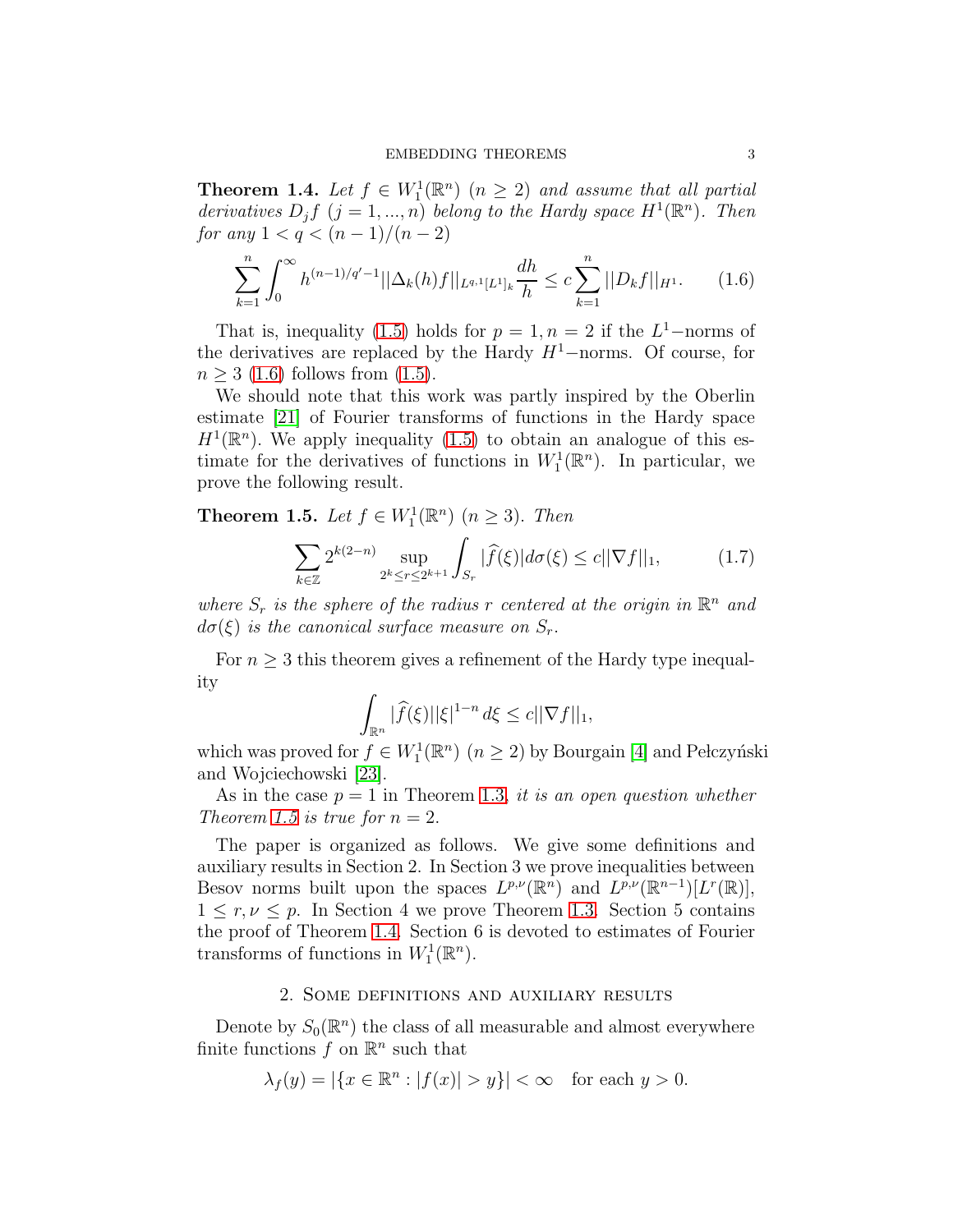A nonincreasing rearrangement of a function  $f \in S_0(\mathbb{R}^n)$  is a nonnegative and nonincreasing function  $f^*$  on  $\mathbb{R}_+ = (0, +\infty)$  which is equimeasurable with  $|f|$ , that is,  $\lambda_{f^*} = \lambda_f$ . The rearrangement  $f^*$  can be defined by the equality

$$
f^*(t) = \sup_{|E|=t} \inf_{x \in E} |f(x)|, \quad 0 < t < \infty \tag{2.1}
$$

(see [\[5,](#page-26-9) p. 32]).

The following relation holds [\[2,](#page-25-1) p. 53]

<span id="page-3-2"></span>
$$
\sup_{|E|=t} \int_{E} |f(x)| dx = \int_{0}^{t} f^{*}(u) du.
$$
 (2.2)

In what follows we denote

<span id="page-3-4"></span>
$$
f^{**}(t) = \frac{1}{t} \int_0^t f^*(u) du.
$$
 (2.3)

For any  $t > 0$  there is a subset  $E \subset \mathbb{R}^n$  with  $|E| = t$  such that

<span id="page-3-1"></span>
$$
\frac{1}{t} \int_{E} |f(x)| dx = f^{**}(t)
$$
\n(2.4)

(see [\[2,](#page-25-1) p. 53]).

Let  $0 < p, r < \infty$ . A function  $f \in S_0(\mathbb{R}^n)$  belongs to the Lorentz space  $L^{p,r}(\mathbb{R}^n)$  if

$$
||f||_{L^{p,r}} = ||f||_{p,r} = \left(\int_0^\infty \left(t^{1/p} f^*(t)\right)^r \frac{dt}{t}\right)^{1/r} < \infty.
$$

We have that  $||f||_{p,p} = ||f||_p$ . For a fixed p, the Lorentz spaces  $L^{p,r}$ strictly increase as the secondary index  $r$  increases; that is, the strict embedding  $L^{p,r} \subset L^{p,s}$   $(r < s)$  holds (see [\[2,](#page-25-1) Ch. 4]).

We will use the following Hardy's inequality (see [\[2,](#page-25-1) p. 124]).

<span id="page-3-0"></span>**Proposition 2.1.** Let  $\varphi$  be a nonnegative measurable function on  $(0, \infty)$ and suppose  $-\infty < \lambda < 1$  and  $1 \leq p < \infty$ . Then

$$
\left(\int_0^\infty \left(t^{\lambda-1} \int_0^t \varphi(u) du\right)^p \frac{dt}{t}\right)^{1/p} \leq \frac{1}{1-\lambda} \left(\int_0^\infty \left(t^{\lambda} \varphi(t)\right)^p \frac{dt}{t}\right)^{1/p}.
$$

Applying Hardy's inequality with  $p > 1$ ,  $\lambda = 1/p$ , we obtain that the operator  $f \mapsto f^{**}$  is bounded in  $L^p$  for  $p > 1$ ,

<span id="page-3-3"></span>
$$
||f^{**}||_p \le \frac{p}{p-1} ||f||_p, \quad 1 < p \le \infty. \tag{2.5}
$$

We say that a measurable function  $\psi$  on  $(0,\infty)$  is quasi-decreasing if there exists a constant  $c > 0$  such that  $\psi(t_1) \leq c\psi(t_2)$ , whenever  $0 < t_2 < t_1 < \infty$ .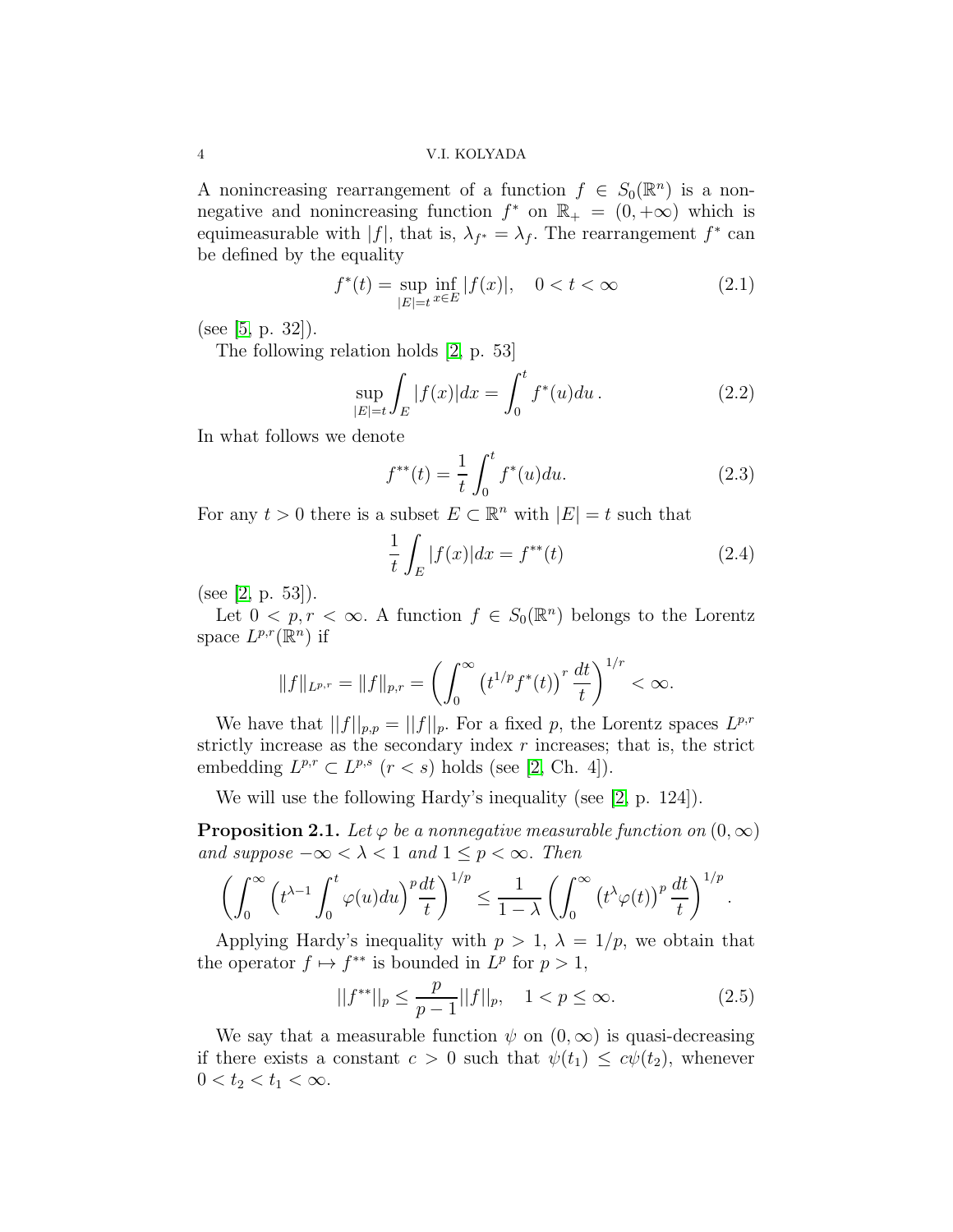It is well known that in the case  $0 < p < 1$  Hardy-type inequalities are true for quasi-decreasing functions. We will use the following proposition (a short proof can be found, e.g., in [\[17\]](#page-26-10)).

<span id="page-4-4"></span>**Proposition 2.2.** Let  $\psi$  be a non-negative, quasi-decreasing function on  $(0, \infty)$ . Suppose also that  $\alpha > 0, \beta > -1$  and  $0 < p < 1$ . Then

$$
\int_0^\infty u^{-\alpha-1} \Big(\int_0^u \psi(t)t^{\beta} dt\Big)^p du \leq c \int_0^\infty u^{-\alpha-1} \big(\psi(u)u^{\beta+1}\big)^p du.
$$

Let a function  $\varphi \in L^p(\mathbb{R})$ . Set

<span id="page-4-2"></span>
$$
\Delta(h)\varphi(x) = \varphi(x+h) - \varphi(x), \quad h \in \mathbb{R}, \tag{2.6}
$$

and

$$
\omega(\varphi; t)_p = \sup_{|h| \le t} ||\Delta(h)\varphi||_p, \quad t \ge 0.
$$

Ul'yanov [\[28\]](#page-27-2) proved the following estimate: for any  $\varphi \in L^p(\mathbb{R})$ ,  $1 \leq$  $p < \infty$ 

$$
\varphi^{**}(t) - \varphi(t) \le 2t^{-1/p} \omega(\varphi; t)_p.
$$

It easily follows that

<span id="page-4-5"></span>
$$
\varphi^*(t) \le 2 \int_t^\infty s^{-1/p} \omega(\varphi; s)_p \frac{ds}{s} \tag{2.7}
$$

(see also [\[14,](#page-26-11) p. 149], [\[27\]](#page-27-3)). Using these estimates, Ul'yanov obtained that if  $1 \leq p < q < \infty$  and  $\varphi \in L^p(\mathbb{R})$ , then

<span id="page-4-0"></span>
$$
||\varphi||_q \le c \left(\int_0^\infty t^{-q/p} ||\Delta(t)\varphi||_p^q dt\right)^{1/q} \tag{2.8}
$$

and

<span id="page-4-1"></span>
$$
\omega(\varphi;\delta)_q \le c \left( \int_0^\delta t^{-q/p} ||\Delta(t)\varphi||_p^q dt \right)^{1/q} \tag{2.9}
$$

(some discussions and generalizations of these results can be found in  $[14]$  and  $[16]$ ).

In the next section we consider functions  $(x, y) \mapsto f(x, y)$ , where  $x \in \mathbb{R}, y \in \mathbb{R}^{n-1}$ , and we denote

<span id="page-4-3"></span>
$$
\Delta_1(h)f(x,y) = f(x+h,y) - f(x,y), \quad h \in \mathbb{R}.
$$
 (2.10)

Let  $V = V(\mathbb{R}^n)$  be a Banach function space over  $\mathbb{R}^n$  (see [\[2,](#page-25-1) Ch. 1]). We shall assume that V is translation invariant, that is, whenever  $f \in V$ , then  $\tau_h f \in V$  and  $||\tau_h f||_V = ||f||_V$  for all  $h \in \mathbb{R}^n$ , where  $\tau_h f(x) =$  $f(x-h)$ . Let  $f \in V$ . Set

$$
\omega_1(f; \delta)_V = \sup_{|h| \le \delta} ||\Delta_1(h)f||_V, \quad \delta \ge 0.
$$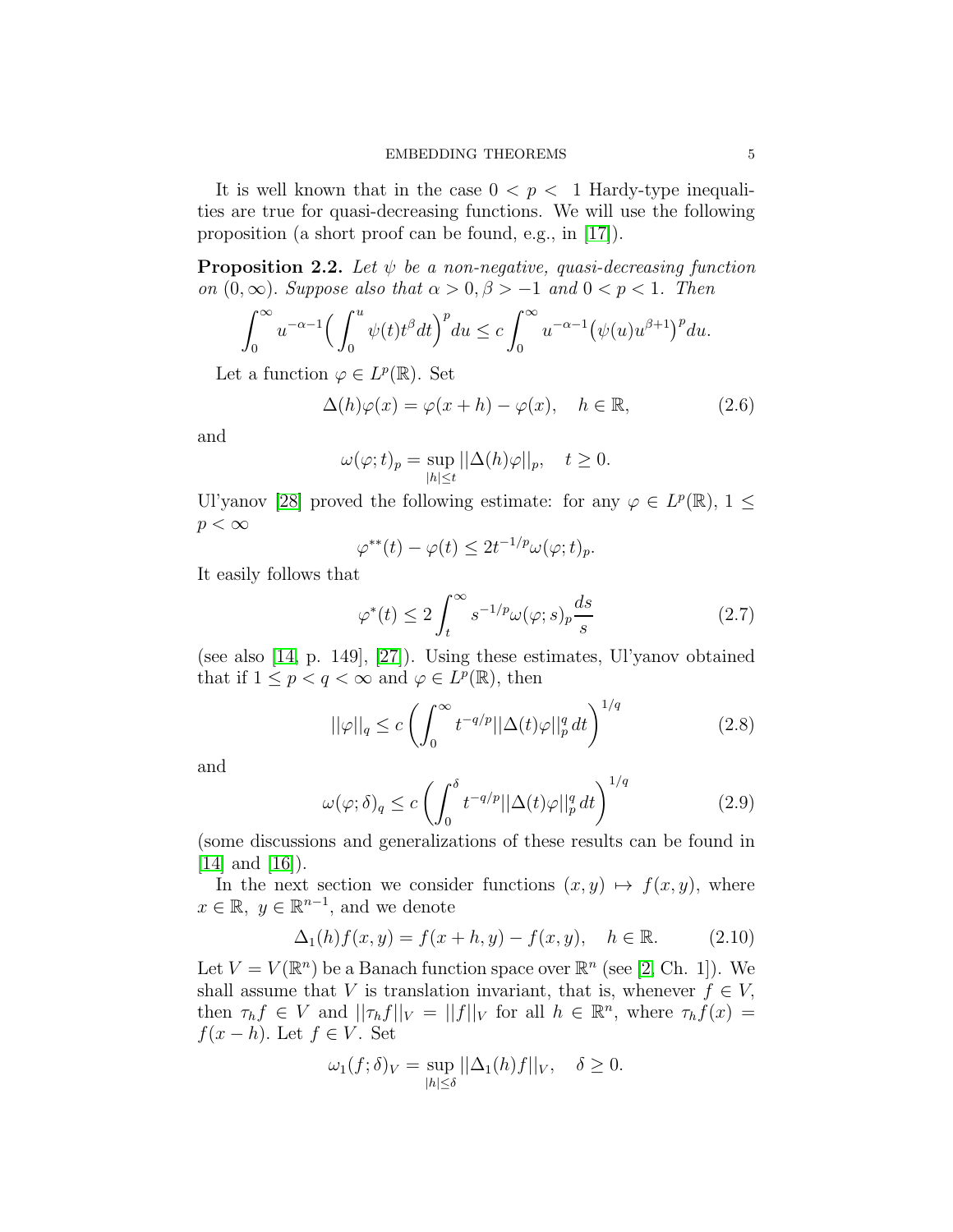In these notations, the subindex 1 indicates that the difference is taken with respect to the first variable  $x$ .

We have the following inequality

<span id="page-5-0"></span>
$$
\omega_1(f;\delta)_V \le \frac{3}{\delta} \int_0^\delta ||\Delta_1(h)f||_V dh. \tag{2.11}
$$

Indeed, if  $t, h \in [0, \delta]$ , then

$$
||\Delta_1(t)f||_V \leq ||\Delta_1(h)f||_V + ||\Delta_1(t-h)f||_V.
$$

Integrating with respect to h in  $[0, \delta]$  (for a fixed  $t \in [0, \delta]$ ), and then taking supremum over  $t$ , we obtain  $(2.11)$ .

### 3. Different norm inequalities

Throughout this paper we use the notation [\(1.3\)](#page-0-1).

Let  $0 < \alpha < 1, 1 \le p < \infty$ , and  $1 \le \theta < \infty$ . The Besov space  $B^{\alpha}_{p,\theta}(\mathbb{R}^n)$  consists of all functions  $f \in L^p(\mathbb{R}^n)$  such that

$$
||f||_{B^{\alpha}_{p,\theta}}=||f||_{p}+\sum_{k=1}^{n}\Big(\int_{0}^{\infty}\big(t^{-\alpha}||\Delta_{k}(t)f||_{p}\big)^{\theta}\frac{dt}{t}\Big)^{1/\theta}<\infty.
$$

The classical different norm embedding theorem states that if  $1 \leq$  $p < q < \infty$  and  $\alpha > n(1/p - 1/q)$ , then for any  $1 \leq \theta < \infty$ 

$$
B_{p,\theta}^{\alpha}(\mathbb{R}^n) \subset B_{q,\theta}^{\beta}(\mathbb{R}^n), \quad \text{where} \quad \beta = \alpha - n(1/p - 1/q),
$$

and for any  $f \in B^{\alpha}_{p,\theta}(\mathbb{R}^n)$ 

<span id="page-5-1"></span>
$$
||f||_{B^{\beta}_{q,\theta}} \leq c||f||_{B^{\alpha}_{p,\theta}} \tag{3.1}
$$

(see [\[20,](#page-26-13) Ch. 6]).

Roughly speaking, passing from  $L^p$  to  $L^q$ , we lose  $n(1/p - 1/q)$  in the smoothness exponent.

We shall be especially interested in the one-dimensional case of this theorem. Note that for  $n = 1$  [\(3.1\)](#page-5-1) follows immediately from [\(2.8\)](#page-4-0), [\(2.9\)](#page-4-1) and Hardy's inequality.

In this section we obtain different norm inequalities for the Besov spaces defined in some mixed norms. First of all, we are interested in these results in connection with embeddings of Sobolev spaces (in particular, for the comparison of Theorems [1.3](#page-1-3) and [1.2\)](#page-1-1).

We keep notations introduced in Section 2. Namely, we use the notation  $\Delta(h)\varphi$  for functions of one variable (see [\(2.6\)](#page-4-2)). The notation  $\Delta_1(h)f$  (see [\(2.10\)](#page-4-3)) is applied to functions  $(x, y) \mapsto f(x, y)$ , where  $x \in \mathbb{R}, y \in \mathbb{R}^{n-1} \ (n \geq 2).$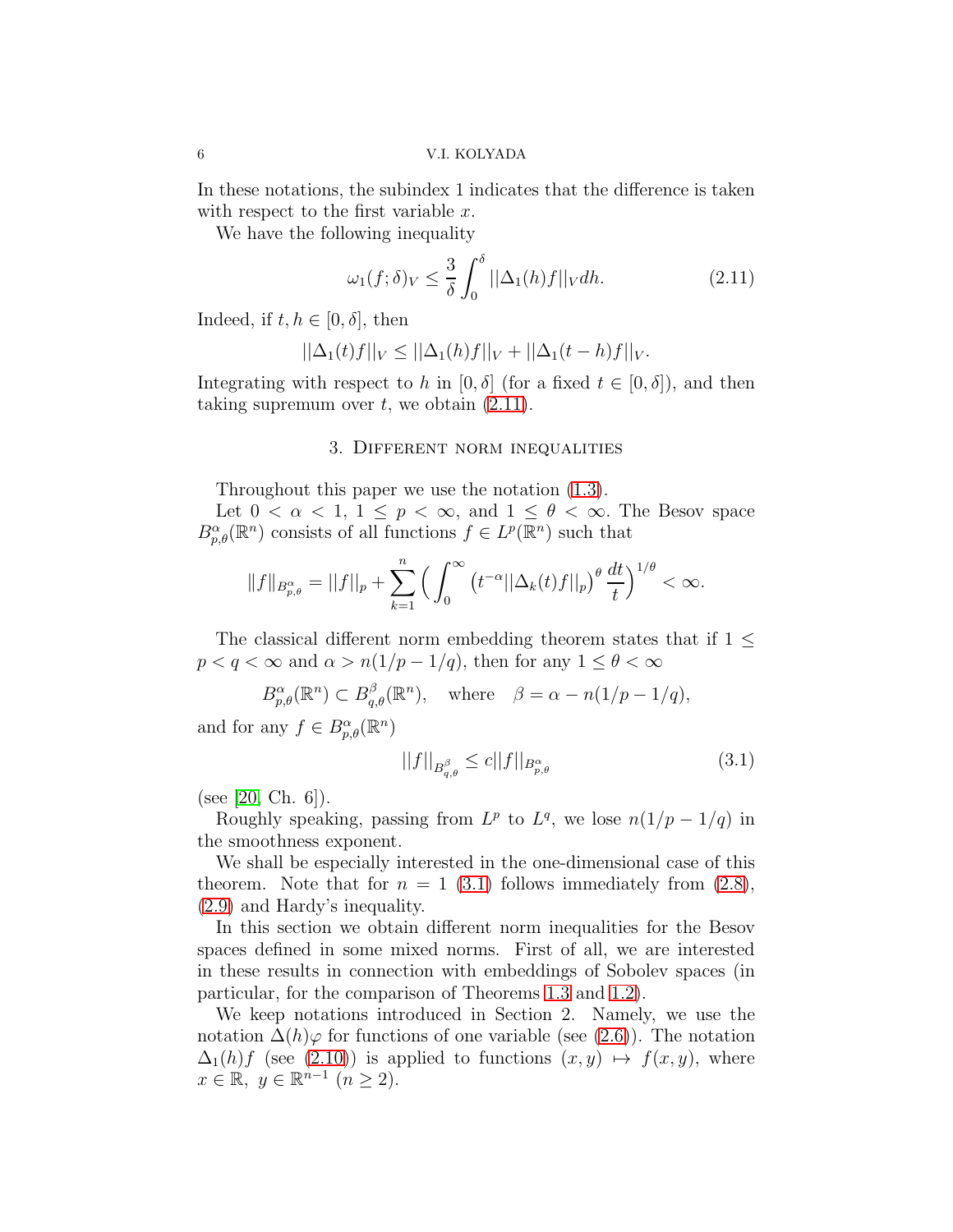Let  $1 \leq \theta < \infty$ ,  $0 < \alpha < 1$ . Let  $V = V(\mathbb{R}^n)$   $(n \geq 2)$  be a translation invariant Banach function space. Denote by  $B^{\alpha}_{\theta;1}(V)$  the class of all functions  $f \in V$  such that

$$
||f||_{B^{\alpha}_{\theta;1}(V)}=||f||_V+\left(\int_0^{\infty}[h^{-\alpha}\omega_1(f;h)_V]^{\theta}\frac{dh}{h}\right)^{1/\theta}<\infty.
$$

As above, the subindex 1 indicates that the difference is taken with respect to the first variable x. Applying  $(2.11)$  and Hardy's inequality, we obtain that

<span id="page-6-2"></span>
$$
\int_0^\infty [h^{-\alpha}\omega_1(f;h)_V]^{\theta} \frac{dh}{h} \le c \int_0^\infty [h^{-\alpha}||\Delta_1(h)f||_V]^{\theta} \frac{dh}{h}.
$$
 (3.2)

As in Introduction, if  $X(\mathbb{R})$  and  $Y(\mathbb{R}^{n-1})$  are Banach function spaces, we denote by  $Y[X]_1$  the mixed norm space obtained by taking first the norm in  $X(\mathbb{R})$  with respect to the variable x, and then the norm in  $Y(\mathbb{R}^{n-1})$  with respect to y. In this section the interior norm will be taken only in variable  $x$ . Therefore in this section we write simply  $Y|X|$  (omitting the subindex 1).

First, we have the following simple proposition.

<span id="page-6-3"></span>**Proposition 3.1.** Let  $1 \leq \theta < \infty$ ,  $1 \leq r < p < \infty$ , and  $1/r - 1/p <$  $\alpha < 1.$  Set  $\beta = \alpha - 1/r + 1/p$ . Then  $B_{\theta;1}^{\alpha}(L^p[L^r]) \subset B_{\theta;1}^{\beta}(L^p(\mathbb{R}^n))$ ; more exactly, for any  $f \in B^{\alpha}_{\theta;1}(L^p[L^r])$ 

<span id="page-6-0"></span>
$$
||f||_p \le c||f||_{B^{\alpha}_{\theta;1}(L^p[L^r])}
$$
\n(3.3)

and

<span id="page-6-1"></span>
$$
\int_0^\infty h^{-\theta\beta} ||\Delta_1(h)f||_p^\theta \frac{dh}{h} \le c \int_0^\infty h^{-\theta\alpha} ||\Delta_1(h)f||_{L^p[L^r]}^\theta \frac{dh}{h}.\tag{3.4}
$$

*Proof.* Denote  $V = L^p[L^r]$ . Let  $f \in B^{\alpha}_{\theta,1}(V)$ . For a fixed  $y \in \mathbb{R}^{n-1}$ , set  $f_y(x) = f(x, y), x \in \mathbb{R}$ . By [\(2.8\)](#page-4-0), we have

$$
||f_y||_p^p \le c \int_0^\infty t^{-p/r} ||\Delta(t) f_y||_r^p dt.
$$

Integration with respect to  $y$  gives

$$
||f||_{p}^{p} \leq c \int_{0}^{\infty} t^{-p/r} ||\Delta_{1}(t)f||_{V}^{p} dt.
$$

Applying standard reasonings (see, e.g., [\[2,](#page-25-1) Ch. 5.4]), we get

$$
\left(\int_0^\infty t^{-p/r} ||\Delta_1(t)f||_V^p dt\right)^{1/p}
$$
  
\n
$$
\leq c \left[||f||_V + \left(\int_0^1 [t^{-\theta\alpha} ||\Delta_1(t)f||_V]^{\theta} \frac{dt}{t}\right)^{1/\theta}\right].
$$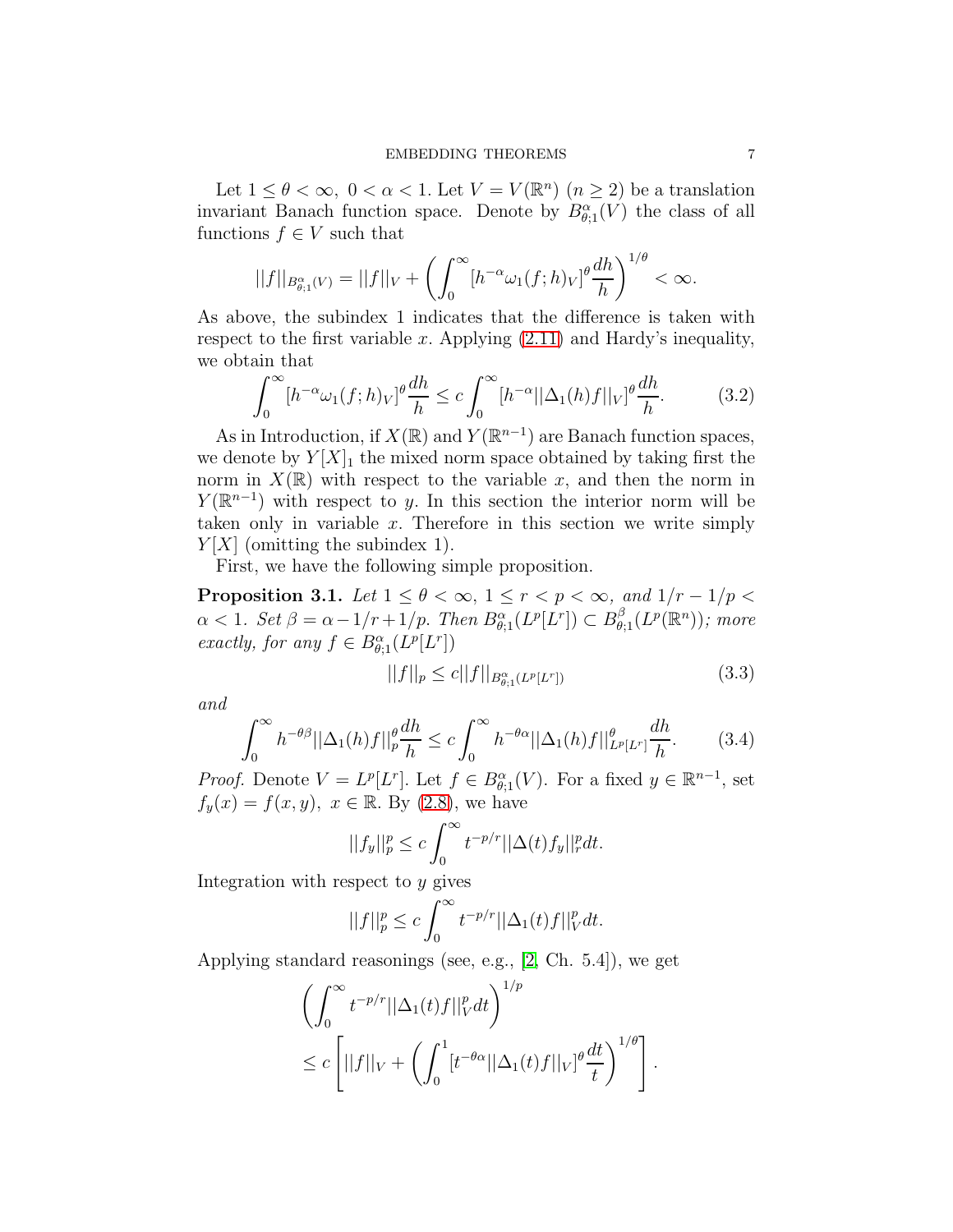These estimates imply [\(3.3\)](#page-6-0).

Further, inequality [\(2.9\)](#page-4-1) gives that

$$
||\Delta(h)f_y||_p^p \le c \int_0^h ||\Delta(t)f_y||_r^{p} t^{-p/r} dt.
$$

Integrating with respect to  $y$ , we get

$$
\int_{\mathbb{R}^n} |\Delta_1(h)f(x,y)|^p(x,y)dxdy = \int_{\mathbb{R}^{n-1}} ||\Delta(h)f_y||_p^p dy
$$
  
\n
$$
\leq c \int_{\mathbb{R}^{n-1}} \int_0^h ||\Delta(t)f_y||_p^p t^{-p/r} dt dy = c \int_0^h ||\Delta_1(t)f||_V^p t^{-p/r} dt.
$$

This implies that

$$
\int_0^\infty h^{-\theta\beta} ||\Delta_1(h)f||_p^{\theta} \frac{dh}{h}
$$
  
\n
$$
\leq c \int_0^\infty h^{-\theta\beta} \left( \int_0^h ||\Delta_1(t)f||_V^p t^{-p/r} dt \right)^{\theta/p} \frac{dh}{h}.
$$

If  $\theta \geq p$ , then we apply Proposition [2.1](#page-3-0) and we obtain [\(3.4\)](#page-6-1). Let  $\theta < p$ . Observe that the function  $\psi(t) = \omega_1(f; t)_V/t$  is quasi-decreasing. Hence, applying Proposition [2.2](#page-4-4) and inequality [\(3.2\)](#page-6-2), we get

$$
\int_0^\infty h^{-\theta\beta} ||\Delta_1(h)f||_p^{\theta} \frac{dh}{h}
$$
  
\n
$$
\leq c \int_0^\infty h^{-\theta\beta} \left( \int_0^h \omega_1(f;t)_{V}^p t^{-p/r} dt \right)^{\theta/p} \frac{dh}{h}
$$
  
\n
$$
\leq c' \int_0^\infty h^{-\theta\alpha} \omega_1(f;h)_V^{\theta} \frac{dh}{h} \leq c'' \int_0^\infty h^{-\theta\alpha} ||\Delta_1(h)f||_V^{\theta} \frac{dh}{h}.
$$

This implies  $(3.4)$ .

Note that, in contrast to [\(3.1\)](#page-5-1), the loss in the smoothness exponent given by [\(3.4\)](#page-6-1) is only  $1/r - 1/p$ . It is natural because the integrability exponent changes in only one variable.

Now, we replace the  $L^p$ -norm in [\(3.3\)](#page-6-0) and [\(3.4\)](#page-6-1) by the  $L^{p,\nu}$ -Lorentz norm. In this case simple arguments similar to those given above can-not be applied. Indeed, it was shown by Cwikel [\[6\]](#page-26-14) that if  $p \neq \nu$ , then neither of the spaces  $L^{p,\nu}(\mathbb{R}^2)$  and  $L^{p,\nu}(\mathbb{R})[L^{p,\nu}(\mathbb{R})]$  is contained in the other. Therefore we apply different methods; namely, we shall use iterated rearrangements.

Let  $g \in S_0(\mathbb{R}^n)$ ,  $n \geq 2$ . For a fixed  $y \in \mathbb{R}^{n-1}$ , denote by  $\mathcal{R}_1 g(s, y)$  the nonincreasing rearrangement of the function  $g_y(x) = g(x, y)$ ,  $x \in \mathbb{R}$ . Further, for a fixed  $s > 0$ , let  $\mathcal{R}_{1,2}g(s,t)$  be the nonincreasing rearrangement of the function  $y \mapsto \mathcal{R}_1 g(s, y), \ y \in \mathbb{R}^{n-1}$ .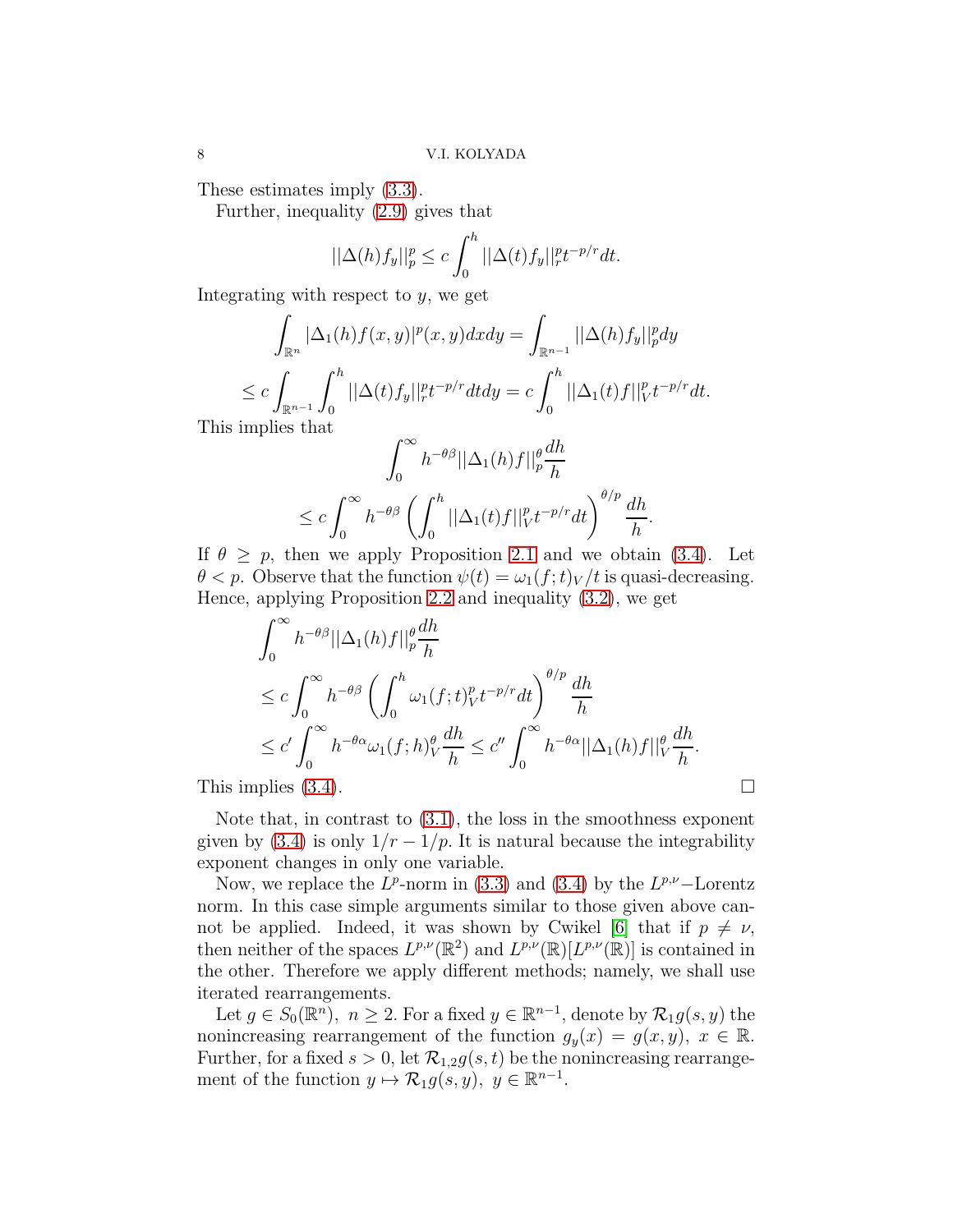The iterated rearrangement  $\mathcal{R}_{1,2}g$  is defined on  $\mathbb{R}^2_+$ . It is nonnegative, nonincreasing in each variable, and equimeasurable with  $|g|$  function (see [\[3,](#page-25-2) [15,](#page-26-15) [16\]](#page-26-12)).

Let  $0 < p, \nu < \infty$ , and  $n \ge 2$ . For a function  $g \in S_0(\mathbb{R}^n)$ , denote

$$
||g||_{\mathcal{L}^{p,\nu}} = \left(\int_{\mathbb{R}^2_+} (st)^{\nu/p-1} \mathcal{R}_{1,2} g(s,t)^{\nu} dsdt\right)^{1/\nu}
$$

(see [\[3\]](#page-25-2)). The following inequalities hold [\[29\]](#page-27-4):

<span id="page-8-4"></span>
$$
||g||_{p,\nu} \le c||g||_{\mathcal{L}^{p,\nu}} \quad \text{if} \quad 0 < \nu \le p < \infty \tag{3.5}
$$

and

$$
||g||_{\mathcal{L}^{p,\nu}} \le c'||g||_{p,\nu} \quad \text{if} \quad 0 < p \le \nu < \infty. \tag{3.6}
$$

<span id="page-8-6"></span>**Proposition 3.2.** Let  $1 \leq \theta < \infty$ ,  $1 \leq \nu \leq p < \infty$ ,  $1 \leq r < p$ , and 1/r − 1/p < α < 1. Set β = α − 1/r + 1/p. Then  $B^{\alpha}_{\theta;1}(L^{p,\nu}[L^r]) \subset$  $B_{\theta;1}^{\beta}(L^{p,\nu});$  more exactly, for any  $f \in B_{\theta;1}^{\alpha}(L^{p,\nu}[L^r])$ 

<span id="page-8-5"></span>
$$
||f||_{L^{p,\nu}} \le c||f||_{B^{\alpha}_{\theta;1}(L^{p,\nu}[L^r])}
$$
\n(3.7)

and

<span id="page-8-3"></span>
$$
\int_0^\infty h^{-\theta\beta} ||\Delta_1(h)f||_{L^{p,\nu}}^\theta \frac{dh}{h} \le c \int_0^\infty h^{-\theta\alpha} ||\Delta_1(h)f||_{L^{p,\nu}[L^r]}^\theta \frac{dh}{h}.\tag{3.8}
$$

*Proof.* Let  $f \in B^{\alpha}_{\theta,1}(L^{p,\nu}[L^r])$ . Set  $\varphi_h(x,y) = |\Delta_1(h)f(x,y)|$ . Let s and h be fixed positive numbers. We consider the function  $y \mapsto$  $\mathcal{R}_1\varphi_h(s, y), y \in \mathbb{R}^{n-1}$ . As in Section 2 above (see [\(2.4\)](#page-3-1)), we can state that for any  $t > 0$  there exists a set  $E = E_{s,t,h} \subset \mathbb{R}^{n-1}$  with  $\text{mes}_{n-1} E =$ t such that

<span id="page-8-0"></span>
$$
\mathcal{R}_{1,2}\varphi_h(s,t) \leq \frac{1}{t} \int_E \mathcal{R}_1 \varphi_h(s,y) \, dy. \tag{3.9}
$$

By  $(2.7)$ , for any  $s > 0$ 

<span id="page-8-1"></span>
$$
\mathcal{R}_1 \varphi_h(s, y) \le 2 \int_s^\infty \omega(\varphi_h(\cdot, y); u)_r \frac{du}{u^{1+1/r}}.
$$
\n(3.10)

Set  $g_{u,h}(y) = \omega(\varphi_h(\cdot, y); u)_r$ . By [\(2.2\)](#page-3-2), we have

<span id="page-8-2"></span>
$$
\frac{1}{t} \int_{E} g_{u,h}(y) \, dy \le g_{u,h}^{**}(t). \tag{3.11}
$$

Applying inequalities  $(3.9)$ ,  $(3.10)$ , and  $(3.11)$ , we obtain

$$
\mathcal{R}_{1,2}\varphi_h(s,t) \leq \frac{2}{t} \int_s^{\infty} \int_E g_{u,h}(y) dy \frac{du}{u^{1+1/r}}
$$
  

$$
\leq 2 \int_s^{\infty} g_{u,h}^{**}(t) \frac{du}{u^{1+1/r}}.
$$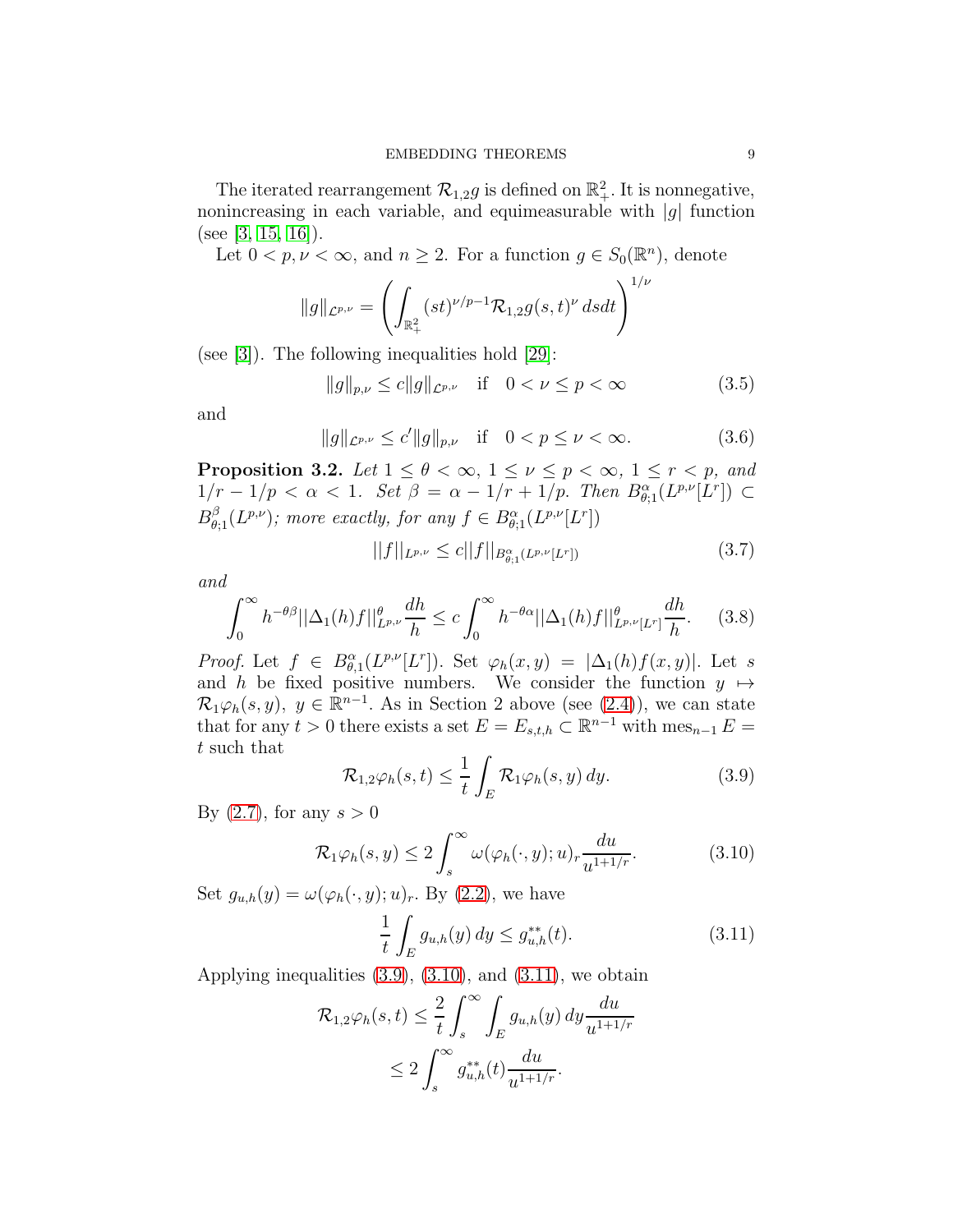Further, we shall estimate

$$
||\Delta_1(h)f||_{\mathcal{L}^{p,\nu}}^{\nu} = \int_0^{\infty} \int_0^{\infty} (st)^{\nu/p-1} \mathcal{R}_{1,2} \varphi_h(s,t)^{\nu} dsdt.
$$

Fix  $t > 0$ . Applying Hardy's inequality, we have

$$
\int_0^\infty s^{\nu/p-1} \mathcal{R}_{1,2} \varphi_h(s,t)^{\nu} ds \le 2^{\nu} \int_0^\infty s^{\nu/p-1} \left( \int_s^\infty g_{u,h}^{**}(t) \frac{du}{u^{1+1/r}} \right)^{\nu} ds
$$
  

$$
\le c \int_0^\infty s^{\nu/p-\nu/r-1} g_{s,h}^{**}(t)^{\nu} ds.
$$

Thus,

$$
\begin{aligned} &||\Delta_1(h)f||^{\nu}_{\mathcal{L}^{p,\nu}} = \int_{\mathbb{R}^2_+} (st)^{\nu/p-1} \mathcal{R}_{1,2} \varphi_h(s,t)^{\nu} \, dsdt \\ &\leq c \int_0^\infty s^{\nu/p-\nu/r-1} \int_0^\infty t^{\nu/p-1} g^{**}_{s,h}(t)^{\nu} dtds \\ &\leq c' \int_0^\infty s^{\nu/p-\nu/r-1} ||g_{s,h}||^{\nu}_{L^{p,\nu}} ds. \end{aligned}
$$

By  $(2.11)$ , we have

$$
g_{s,h}(y) = \omega(\varphi_h(\cdot, y); s)_r \leq \frac{c}{s} \int_0^s ||\Delta(u)\varphi_h(\cdot, y)||_r du.
$$

Thus, by the Minkowski inequality,

$$
||g_{s,h}||_{L^{p,\nu}} \leq \frac{c}{s} \int_0^s ||\Delta_1(u)\varphi_h||_V du, \quad \text{where} \quad V = L^{p,\nu}[L^r].
$$

Using this estimate and applying Hardy's inequality, we obtain

$$
\begin{aligned} ||\Delta_1(h)f||^{\nu}_{\mathcal{L}^{p,\nu}} &\leq c\int_0^{\infty}s^{\nu/p-\nu/r-1}\left(\frac{1}{s}\int_0^s||\Delta_1(u)\varphi_h||_Vdu\right)^{\nu}ds\\ &\leq c'\int_0^{\infty}s^{\nu/p-\nu/r-1}||\Delta_1(s)\varphi_h||_V^{\nu}ds. \end{aligned}
$$

Obviously,

$$
||\Delta_1(s)\varphi_h||_V \le 2||\Delta_1(\min(s,h))f||_V.
$$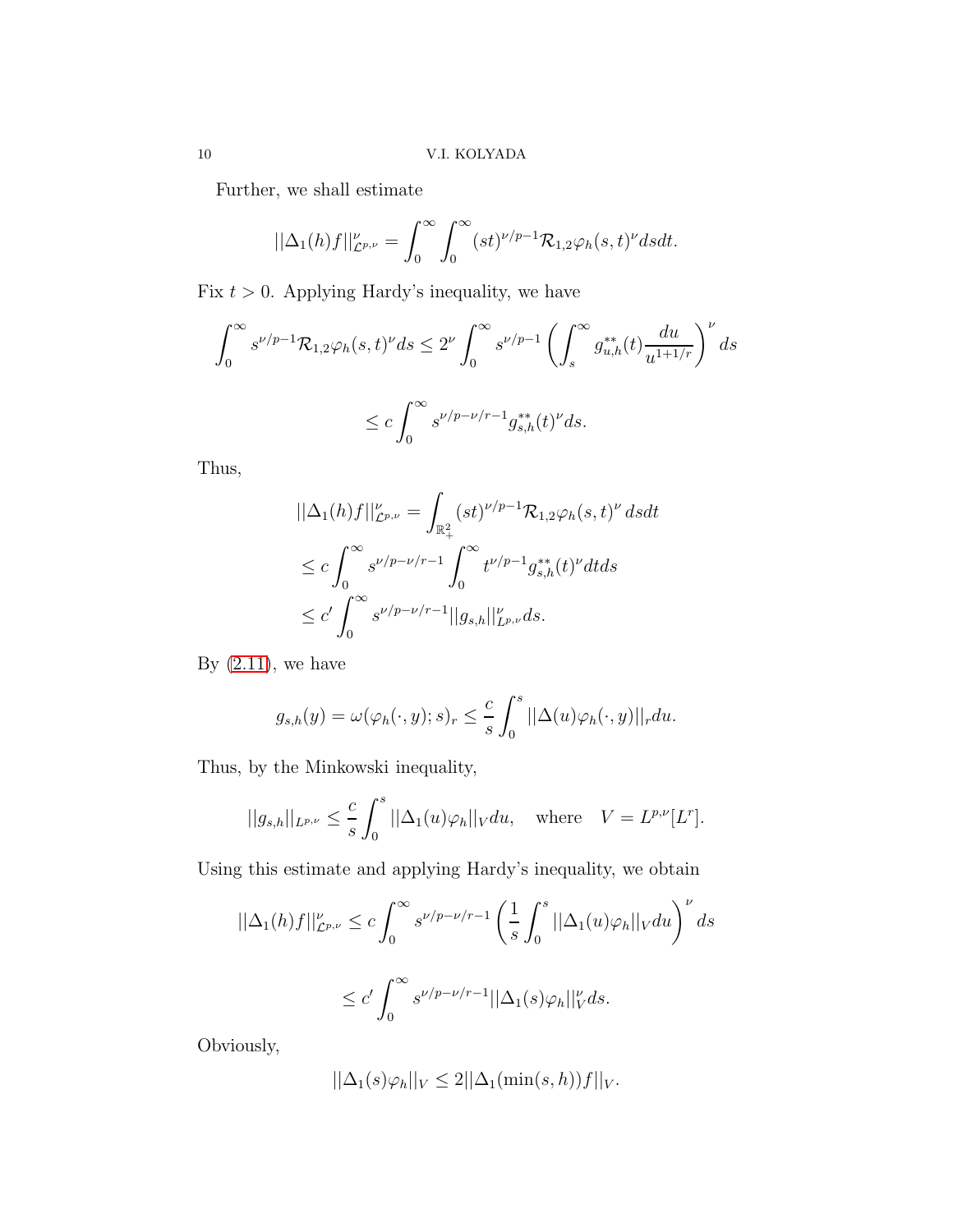Thus,

$$
\int_0^\infty h^{-\theta\beta} ||\Delta_1(h)f||_{\mathcal{L}^{p,\nu}}^{\theta} \frac{dh}{h}
$$
\n
$$
\leq c \int_0^\infty h^{-\theta\beta} \left( \int_0^\infty s^{\nu/p - \nu/r - 1} ||\Delta_1(\min(s, h))f||_V^{\nu} ds \right)^{\theta/\nu} \frac{dh}{h}
$$
\n
$$
\leq c' \left[ \int_0^\infty h^{-\theta\beta} \left( \int_0^h s^{\nu/p - \nu/r - 1} ||\Delta_1(s)f||_V^{\nu} ds \right)^{\theta/\nu} \frac{dh}{h}
$$
\n
$$
+ \int_0^\infty h^{-\theta\beta} ||\Delta_1(h)f||_V^{\theta} \left( \int_h^\infty s^{\nu/p - \nu/r - 1} ds \right)^{\theta/\nu} \frac{dh}{h} \right] \equiv c(I_1 + I_2).
$$

First,

<span id="page-10-1"></span>
$$
I_2 = c \int_0^\infty h^{-\theta\alpha} ||\Delta_1(h)f||_V^\theta \frac{dh}{h}.
$$
\n(3.12)

Further, if  $\theta > \nu$ , then by Proposition [2.1](#page-3-0) we obtain

<span id="page-10-0"></span>
$$
I_1 \le c \int_0^\infty h^{-\theta\alpha} ||\Delta_1(h)f||_V^\theta \frac{dh}{h}.\tag{3.13}
$$

If  $\theta \leq \nu$ , we obtain estimate [\(3.13\)](#page-10-0) exactly as in Proposition [3.1.](#page-6-3) Namely, using the fact that the function  $\psi(t) = \omega_1(f; t)_V / t$  is quasidecreasing, we apply Proposition [2.2](#page-4-4) and inequality [\(3.2\)](#page-6-2). Estimates [\(3.12\)](#page-10-1) and [\(3.13\)](#page-10-0) give that

$$
\int_0^\infty h^{-\theta\beta} ||\Delta_1(h)f||_{\mathcal{L}^{p,\nu}}^{\theta} \frac{dh}{h} \leq c \int_0^\infty h^{-\theta\alpha} ||\Delta_1(h)f||_{V}^{\theta} \frac{dh}{h}.
$$

Since  $\nu \leq p$ , the latter inequality implies [\(3.8\)](#page-8-3) (see [\(3.5\)](#page-8-4)).

Inequality [\(3.7\)](#page-8-5) follows by similar arguments; we omit the details.

 $\Box$ 

**Remark 3.3.** In this work we apply Proposition [3.2](#page-8-6) only for  $\nu =$  $r \leq p$ . It would be interesting to consider other cases and further generalizations in this direction.

# 4. EMBEDDINGS OF SOBOLEV SPACES  $W_p^1(\mathbb{R}^n)$

In this section we prove a refinement of Theorem [1.2.](#page-1-1) For  $1 \leq$  $p, q < \infty$  and  $k = 1, ..., n$ , denote by  $V_{q,p,k}(\mathbb{R}^n)$  the mixed norm space  $L^{q,p}(\mathbb{R}^{n-1})[L^p(\mathbb{R})]_k$  obtained by taking first the norm in  $L^p(\mathbb{R})$  with respect to the variable  $x_k$ , and then the norm in  $L^{q,p}(\mathbb{R}^{n-1})$  with respect to  $\widehat{x}_k$ .

We shall use the following simple fact.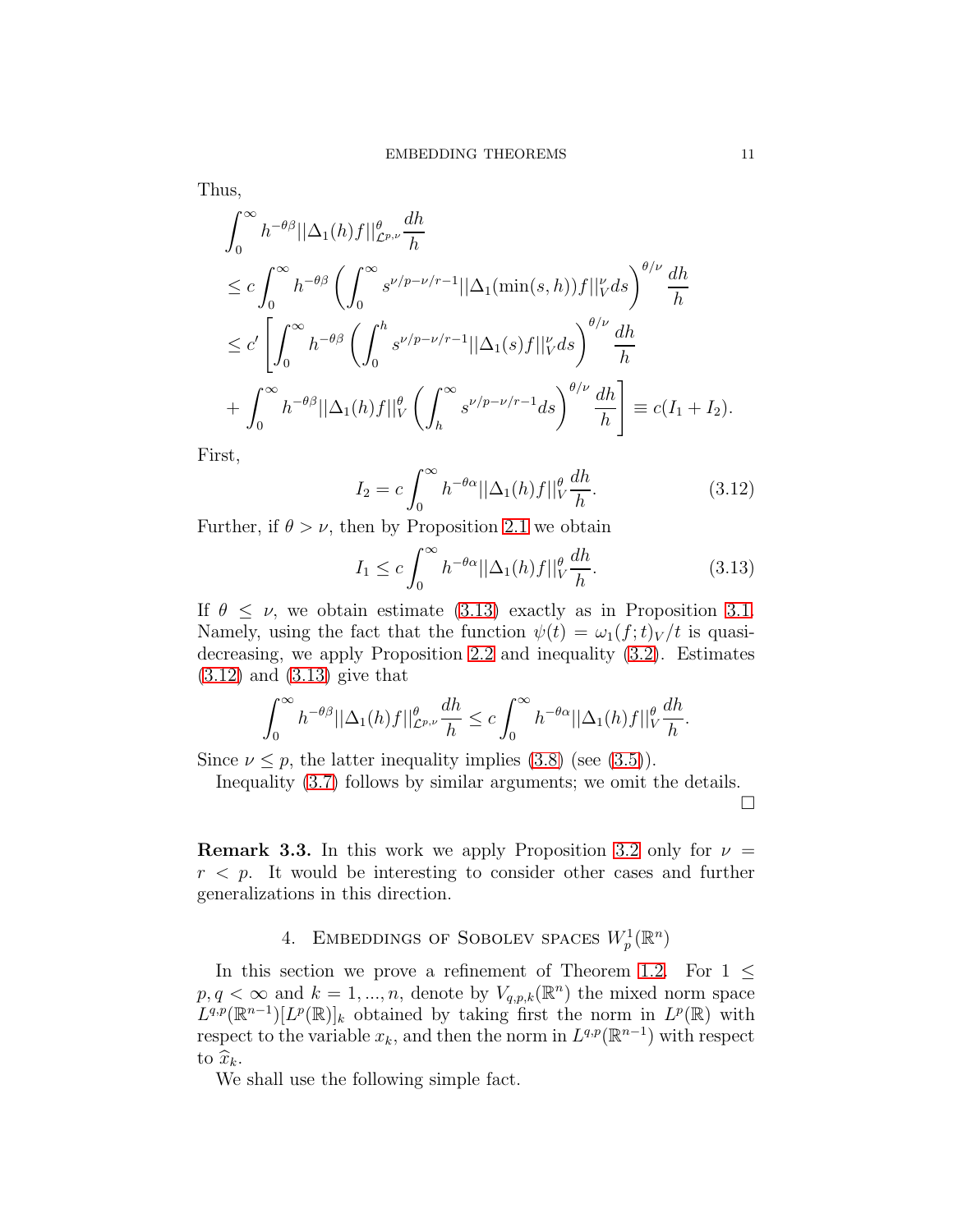<span id="page-11-2"></span>**Proposition 4.1.** Let a function  $\varphi$  be defined on  $\mathbb{R}$  and assume that  $\varphi$  is locally absolutely continuous (that is,  $\varphi$  is absolutely continuous in each bounded interval  $[a, b] \subset \mathbb{R}$ ). Let  $\psi = |\varphi|$ . Then  $\psi$  also is locally absolutely continuous and

$$
|\psi'(x)| \le |\varphi'(x)| \quad \text{for almost} \quad x \in \mathbb{R}.
$$

Indeed, this statement follows immediately from the inequality

$$
|\psi(x+h) - \psi(x)| \le |\varphi(x+h) - \varphi(x)|.
$$

<span id="page-11-4"></span>**Theorem 4.2.** Let  $1 < p < \infty$  and  $n \ge 2$ , or  $p = 1$  and  $n \ge 3$ . If  $p < q < \infty$  and  $\alpha = 1 - (n - 1)(1/p - 1/q) > 0$ , then for any  $f \in W_p^1(\mathbb{R}^n)$ 

<span id="page-11-0"></span>
$$
\sum_{k=1}^{n} \left( \int_{0}^{\infty} h^{-\alpha p} ||\Delta_{k}(h)f||_{V_{q,p,k}}^{p} \frac{dh}{h} \right)^{1/p} \leq c ||\nabla f||_{p}.
$$
 (4.1)

Proof. We estimate the last term of the sum in [\(4.1\)](#page-11-0). Set

$$
\varphi_h(\widehat{x}_n) = \left(\int_{\mathbb{R}} |\Delta_n(h)f(x)|^p dx_n\right)^{1/p}
$$

and

$$
\psi_j(\widehat{x}_n) = \left(\int_{\mathbb{R}} |D_j f(x)|^p dx_n\right)^{1/p}, \quad j = 1, ..., n.
$$

We consider the integral

<span id="page-11-3"></span>
$$
J = \int_0^\infty h^{-\alpha p} K(h) \frac{dh}{h},\tag{4.2}
$$

where

$$
K(h) = ||\Delta_n(h)f||_{V_{q,p,n}}^p = \int_0^\infty t^{p/q-1} \varphi_h^*(t)^p dt.
$$

Set

<span id="page-11-1"></span>
$$
K_1(h) = \int_{h^{n-1}}^{\infty} t^{p/q-1} \varphi_h^*(t)^p dt, \quad K_2(h) = \int_0^{h^{n-1}} t^{p/q-1} \varphi_h^*(t)^p dt. \quad (4.3)
$$

For any  $h > 0$ 

$$
|\Delta_n(h)f(x)| \le \int_0^h |D_n f(x + u e_n)| du.
$$

Raising to the power p, integrating over  $x_n$  in  $\mathbb{R}$ , and applying Hölder's inequality, we obtain

$$
\varphi_h(\widehat{x}_n)^p \le \int_{\mathbb{R}} \left( \int_0^h |D_n f(x + u e_n)| du \right)^p dx_n \le h^p \psi_n(\widehat{x}_n)^p.
$$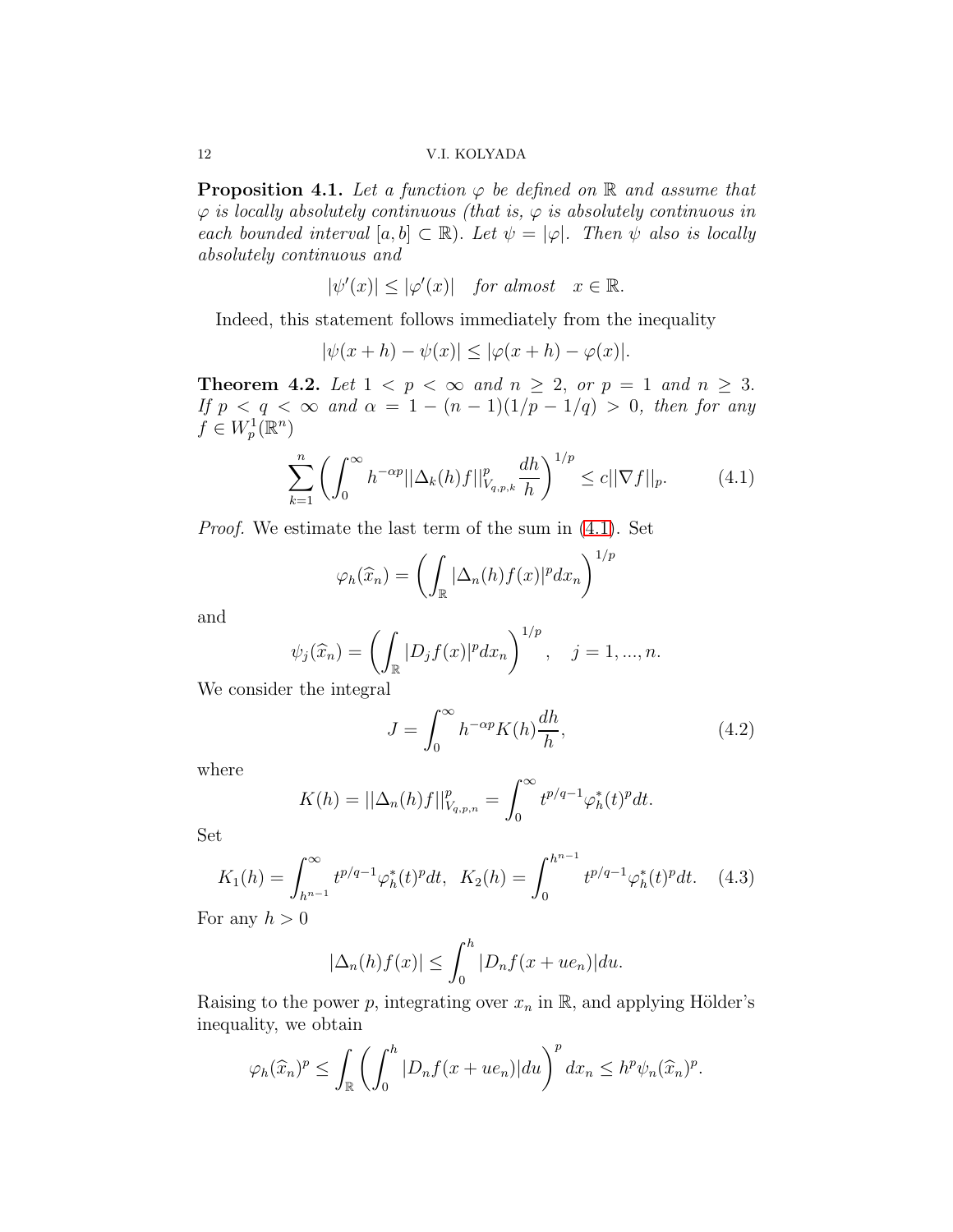Thus,

$$
\varphi_h^*(t) \le h \psi_n^*(t). \tag{4.4}
$$

From here (see [\(4.3\)](#page-11-1))

$$
K_1(h) \le h^p \int_{h^{n-1}}^{\infty} t^{p/q-1} \psi_n^*(t)^p dt
$$

and therefore

$$
J_1 = \int_0^\infty h^{-\alpha p} K_1(h) \frac{dh}{h} \le \int_0^\infty h^{(1-\alpha)p} \int_{h^{n-1}}^\infty t^{p/q-1} \psi_n^*(t)^p dt \frac{dh}{h}
$$
  
= 
$$
\int_0^\infty t^{p/q-1} \psi_n^*(t)^p \int_0^{t^{1/(n-1)}} h^{(1-\alpha)p} \frac{dh}{h} dt
$$
  
= 
$$
((1-\alpha)p)^{-1} \int_0^\infty \psi_n^*(t)^p dt = c ||D_n f||_p^p.
$$

This estimate holds for all  $p \geq 1$  and  $n \geq 2$ .

Estimating  $K_2(h)$ , we first assume that  $p = 1$  and  $n \geq 3$ . Set

$$
g(\widehat{x}_n) = \int_{\mathbb{R}} |f(x)| dx_n.
$$

Then  $||g||_{L^1(\mathbb{R}^{n-1})} = ||f||_{L^1(\mathbb{R}^n)}$ . Moreover,  $g \in W_1^1(\mathbb{R}^{n-1})$  and

<span id="page-12-0"></span>
$$
||D_j g||_{L^1(\mathbb{R}^{n-1})} \le ||D_j f||_{L^1(\mathbb{R}^n)}, \quad j = 1, ..., n-1.
$$
 (4.5)

Indeed, since  $f \in W_p^1(\mathbb{R}^n)$ , then for any  $j = 1, ..., n$  and almost all  $\hat{x}_j \in \mathbb{R}^{n-1}$  the function f is locally absolutely continuous with respect<br>the  $\hat{x}_j \in \mathbb{R}^{n-1}$  (200, 2.1.4)). Thus we can early Preparation 4.1 to  $x_j$  (see, e.g., [\[30,](#page-27-5) 2.1.4]). Thus, we can apply Proposition [4.1.](#page-11-2)

We have

$$
\varphi_h(\widehat{x}_n) \le \int_{\mathbb{R}} |f(x)| dx_n + \int_{\mathbb{R}} |f(x + he_n)| dx_n = 2g(\widehat{x}_n).
$$

Thus (see  $(4.3)$ ),

$$
K_2(h) \le 2 \int_0^{h^{n-1}} t^{1/q-1} g^*(t) dt
$$

and

$$
J_2 = \int_0^\infty h^{-\alpha} K_2(h) \frac{dh}{h} \le 2 \int_0^\infty h^{-\alpha} \int_0^{h^{n-1}} t^{1/q-1} g^*(t) dt \frac{dh}{h}
$$
  
=  $2 \int_0^\infty t^{1/q-1} g^*(t) \int_{t^{1/(n-1)}}^\infty h^{(1-1/q)(n-1)-1} \frac{dh}{h}$   
=  $c \int_0^\infty t^{-1/(n-1)} g^*(t) dt = c ||g||_{(n-1)',1}.$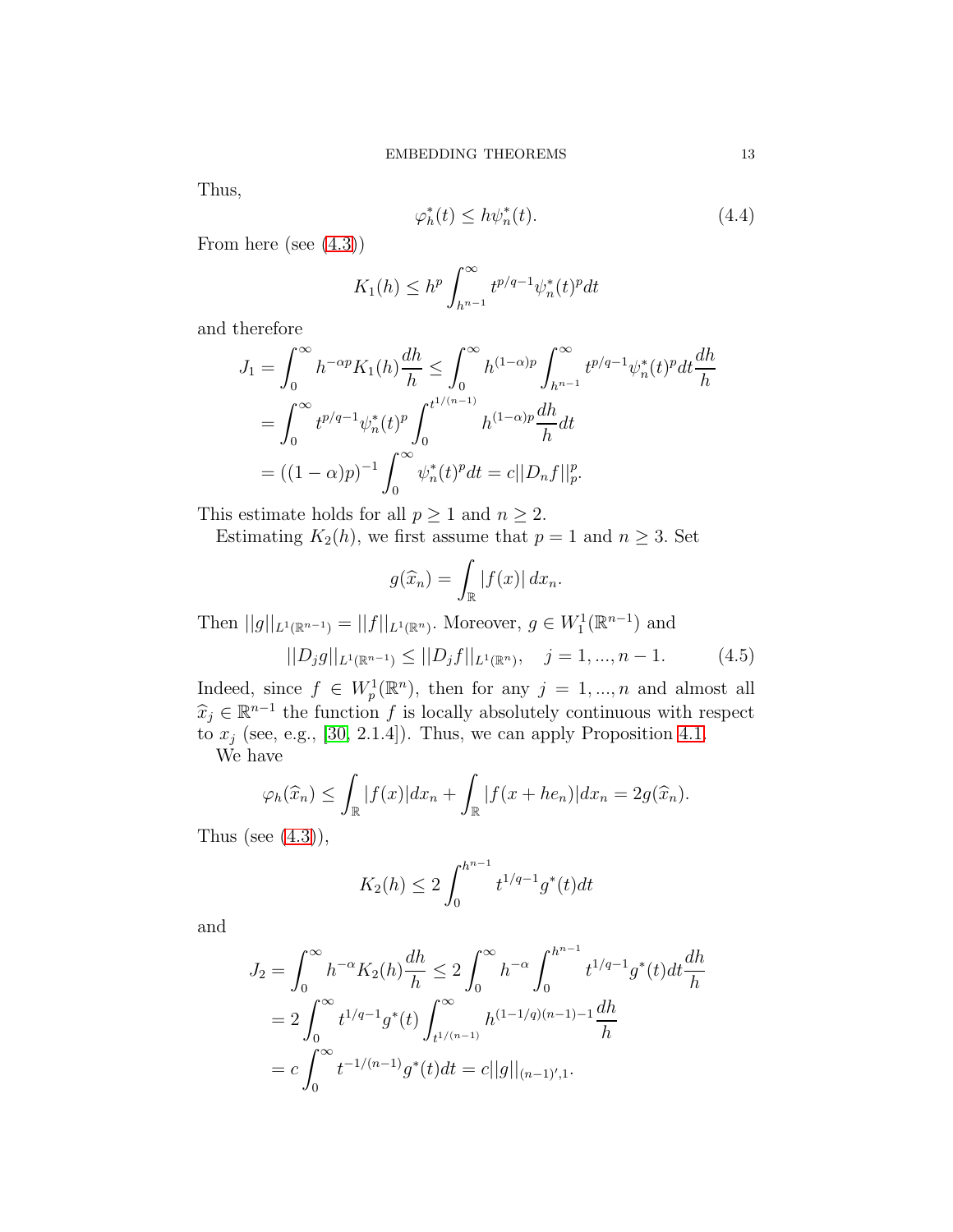### 14 V.I. KOLYADA

Taking into account [\(4.5\)](#page-12-0) and applying inequality [\(1.2\)](#page-0-2), we get

$$
J_2 \le c||g||_{(n-1)',1} \le c' \sum_{j=1}^{n-1} ||D_j f||_1.
$$

Together with the estimate  $J_1 \le c||D_nf||_1$  obtained above, this gives (4.1) for  $p = 1, n \ge 3$ .  $(4.1)$  for  $p = 1, n \geq 3$ .

Let now  $p > 1$ ,  $n \geq 2$ . In what follows we write  $x = (u, x_n)$ ,  $u =$  $\widehat{x}_n \in \mathbb{R}^{n-1}$ .<br>Exp. 6.

For a fixed  $u \in \mathbb{R}^{n-1}$  and  $t > 0$ , denote by  $Q_u(t)$  the cube in  $\mathbb{R}^{n-1}$ centered at u with the side length  $(4t)^{1/(n-1)}$ . Let

$$
A_{u,t,h} = \{v \in Q_u(t) : \varphi_h(v) \le \varphi_h^*(2t)\}.
$$

Then mes<sub>n−1</sub>  $A_{u,t,h} \geq 2t$ . Thus, we have

$$
\varphi_h(u) - \varphi_h^*(2t) \le \varphi_h(u) - \frac{1}{\operatorname{mes}_{n-1} A_{u,t,h}} \int_{A_{u,t,h}} \varphi_h(v) dv
$$

<span id="page-13-0"></span>
$$
\leq \frac{1}{2t} \int_{Q_u(t)} |\varphi_h(u) - \varphi_h(v)| dv. \tag{4.6}
$$

Further,

$$
|\varphi_h(u) - \varphi_h(v)| = \left| \left( \int_{\mathbb{R}} |f(u, x_n + h) - f(u, x_n)|^p dx_n \right)^{1/p} \right|
$$

$$
-\left(\int_{\mathbb{R}}|f(v,x_n+h)-f(v,x_n)|^pdx_n\right)^{1/p}
$$
  

$$
\leq 2\left(\int_{\mathbb{R}}|f(u,x_n)-f(v,x_n)|^pdx_n\right)^{1/p}.
$$

We have (see [\[18,](#page-26-16) p. 143])

$$
|f(u, x_n) - f(v, x_n)| \le |u - v| \sum_{j=1}^{n-1} \int_0^1 |D_j f(u + \tau(v - u), x_n)| d\tau.
$$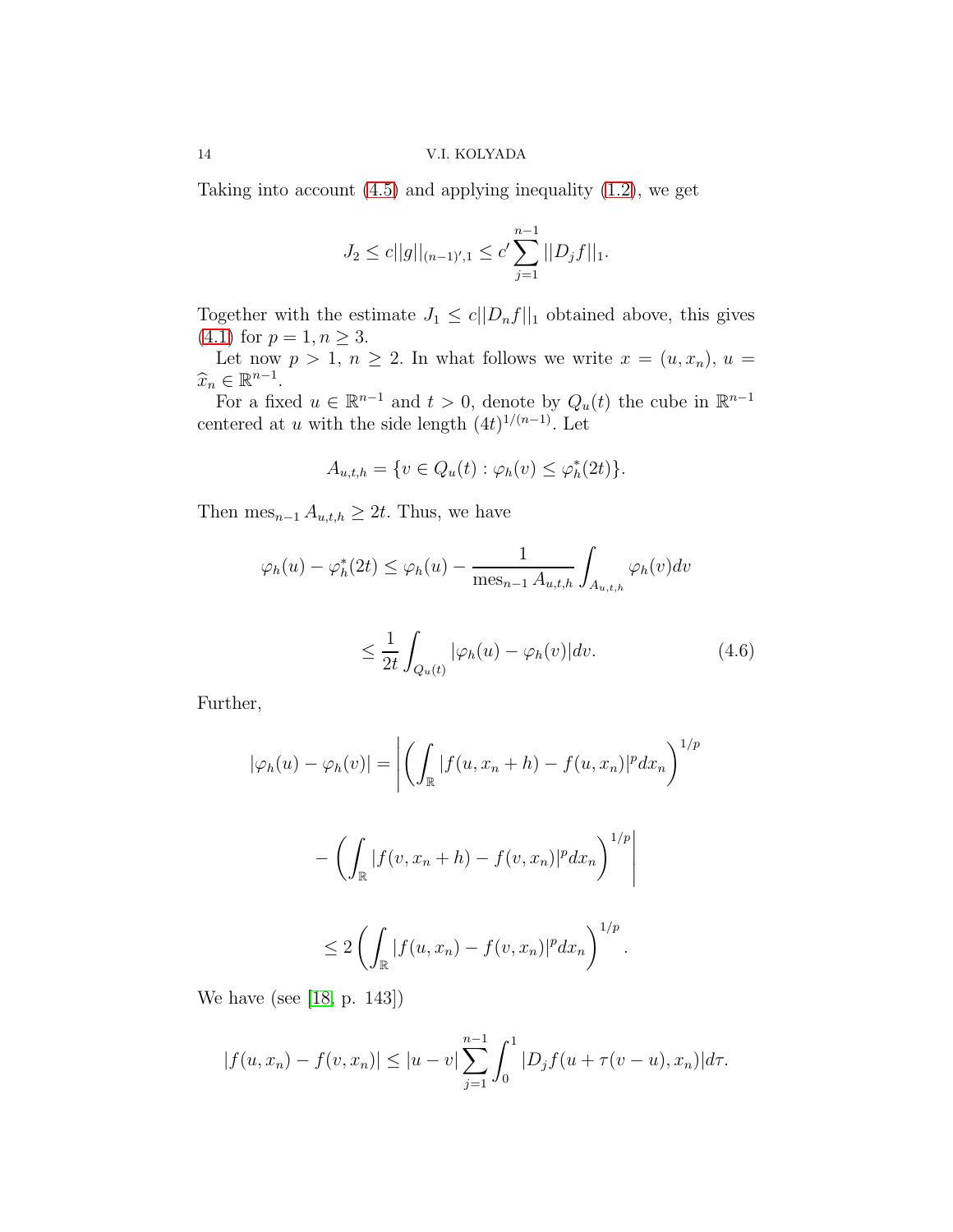If  $v \in Q_u(t)$ , then  $|u - v| \leq \sqrt{n-1}(2t)^{1/(n-1)}$ . Thus, by the Minkowski inequality, for any  $v \in Q_u(t)$ 

$$
\begin{split}\n|\varphi_h(u) - \varphi_h(v)| \\
&\le ct^{1/(n-1)} \sum_{j=1}^{n-1} \left( \int_{\mathbb{R}} \left( \int_0^1 |D_j f(u + \tau(v - u), x_n)| d\tau \right)^p dx_n \right)^{1/p} \\
&\le ct^{1/(n-1)} \sum_{j=1}^{n-1} \int_0^1 \left( \int_{\mathbb{R}} |D_j f(u + \tau(v - u), x_n)|^p dx_n \right)^{1/p} d\tau \\
&= ct^{1/(n-1)} \sum_{j=1}^{n-1} \int_0^1 \psi_j(u + \tau(v - u)) d\tau.\n\end{split}
$$

From here and [\(4.6\)](#page-13-0),

<span id="page-14-0"></span>
$$
\varphi_h(u) - \varphi_h^*(2t) \le ct^{1/(n-1)-1} \sum_{j=1}^{n-1} \int_{Q_0(t)} \int_0^1 \psi_j(u+\tau z) d\tau dz. \tag{4.7}
$$

Taking into account that

$$
\varphi_h^*(t) \le \sup_{\text{mes}_{n-1} \, E = t} \frac{1}{t} \int_E \varphi_h(u) du,
$$

and applying [\(4.7\)](#page-14-0), we get

$$
\varphi_h^*(t) - \varphi_h^*(2t) \le \sup_{\text{mes}_{n-1} \to t} \frac{1}{t} \int_E [\varphi_h(u) - \varphi_h^*(2t)] du
$$
  

$$
\le ct^{1/(n-1)-1} \sum_{j=1}^{n-1} \sup_{\text{mes}_{n-1} \to t} \int_{Q_0(t)} \int_0^1 \frac{1}{t} \int_E \psi_j(u+\tau z) du d\tau dz.
$$

Let  $E \subset \mathbb{R}^{n-1}$ ,  $\text{mes}_{n-1} E = t$ . Then for all  $\tau \in [0, 1]$  and  $z \in Q_0(t)$ 

$$
\frac{1}{t} \int_{E} \psi_j(u + \tau z) du \le \psi_j^{**}(t).
$$

Thus, we have that

<span id="page-14-1"></span>
$$
\varphi_h^*(t) - \varphi_h^*(2t) \le ct^{1/(n-1)} \sum_{j=1}^{n-1} \psi_j^{**}(t). \tag{4.8}
$$

Now, for any  $\varepsilon > 0$ , we have

$$
J_2(\varepsilon)^{1/p} = \left(\int_{\varepsilon}^{1/\varepsilon} h^{-\alpha p} \int_{\varepsilon^{n-1}}^{h^{n-1}} t^{p/q-1} \varphi_h^*(t)^p dt \frac{dh}{h}\right)^{1/p}
$$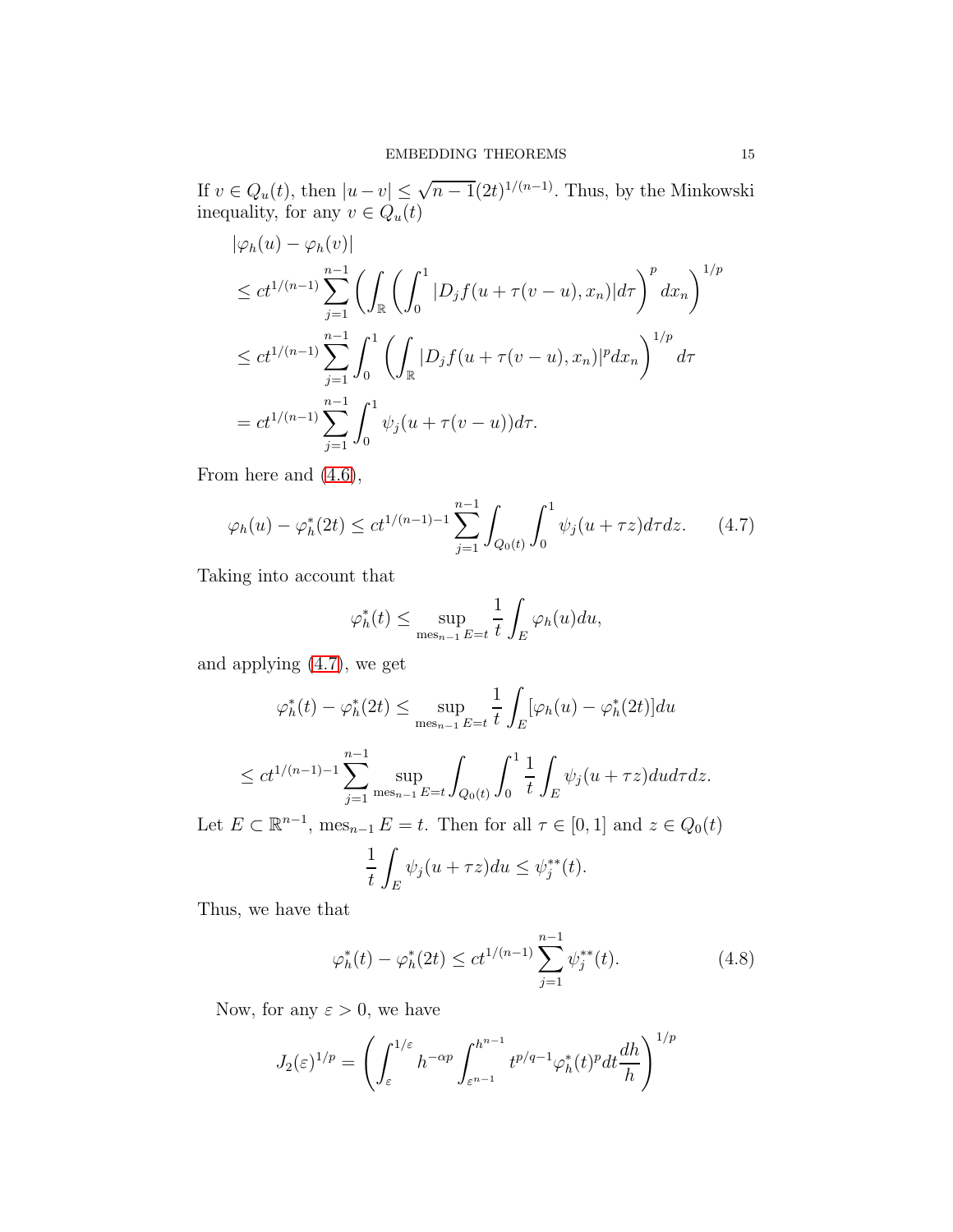16 V.I. KOLYADA

$$
\leq \left(\int_0^\infty h^{-\alpha p} \int_0^{h^{n-1}} t^{p/q-1} [\varphi_h^*(t) - \varphi_h^*(2t)]^p dt \frac{dh}{h}\right)^{1/p}
$$
  
+ 
$$
\left(\int_{\varepsilon}^{1/\varepsilon} h^{-\alpha p} \int_{\varepsilon^{n-1}}^{h^{n-1}} t^{p/q-1} \varphi_h^*(2t)^p dt \frac{dh}{h}\right)^{1/p} \equiv I' + I''(\varepsilon).
$$

By [\(4.8\)](#page-14-1) and [\(2.5\)](#page-3-3),

$$
I' \leq c \sum_{j=1}^{n-1} \left( \int_0^{\infty} h^{-\alpha p} \int_0^{h^{n-1}} t^{p/q+p/(n-1)-1} \psi_j^{**}(t)^p dt \frac{dh}{h} \right)^{1/p}
$$
  
=  $c \sum_{j=1}^{n-1} \left( \int_0^{\infty} t^{p/q+p/(n-1)-1} \psi_j^{**}(t)^p \int_{t^{1/(n-1)}}^{\infty} h^{-\alpha p} \frac{dh}{h} dt \right)^{1/p}$   
=  $c' \sum_{j=1}^{n-1} \left( \int_0^{\infty} \psi_j^{**}(t)^p dt \right)^{1/p} \leq c'' \sum_{j=1}^{n-1} ||\psi_j||_p = c'' \sum_{j=1}^{n-1} ||D_j f||_p.$ 

Further,

$$
I''(\varepsilon) = \left(2^{-p/q} \int_{\varepsilon}^{1/\varepsilon} h^{-\alpha p} \int_{2\varepsilon^{n-1}}^{2h^{n-1}} t^{p/q-1} \varphi_h^*(t)^p dt \frac{dh}{h} \right)^{1/p}
$$
  

$$
\leq 2^{-1/q} \left( \int_{\varepsilon}^{1/\varepsilon} h^{-\alpha p} \int_{\varepsilon^{n-1}}^{h^{n-1}} t^{p/q-1} \varphi_h^*(t)^p dt \frac{dh}{h} \right)^{1/p}
$$
  

$$
+ 2^{-1/q} \left( \int_0^{\infty} h^{-\alpha p} \int_{h^{n-1}}^{\infty} t^{p/q-1} \varphi_h^*(t)^p dt \frac{dh}{h} \right)^{1/p}
$$
  

$$
= 2^{-1/q} \left( J_2(\varepsilon)^{1/p} + J_1^{1/p} \right).
$$

As we have proved above,  $J_1^{1/p} \le c ||D_n f||_p$ . Thus,

$$
J_2(\varepsilon)^{1/p} \le I' + I''(\varepsilon) \le 2^{-1/q} J_2(\varepsilon)^{1/p} + c \sum_{j=1}^n ||D_j f||_p
$$

and

$$
J_2(\varepsilon)^{1/p} \le c' \sum_{j=1}^n ||D_j f||_p.
$$

This implies that

$$
J_2^{1/p} = \left(\int_0^\infty h^{-\alpha p} \int_0^{h^{n-1}} t^{p/q-1} \varphi_h^*(t)^p dt \frac{dh}{h}\right)^{1/p} \le c' \sum_{j=1}^n ||D_j f||_p.
$$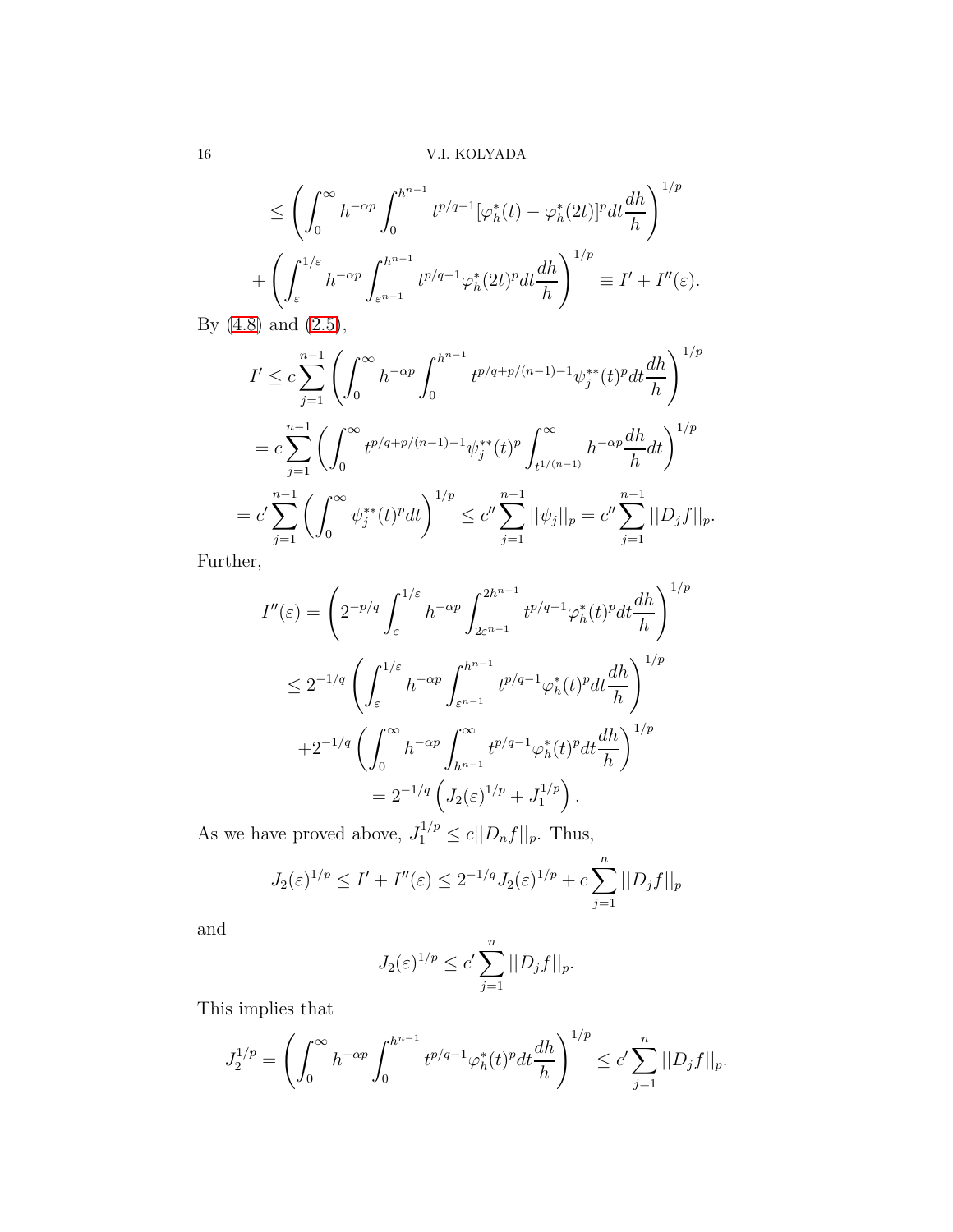Thus, we have (see notations  $(4.2)$  and  $(4.3)$ )

$$
J^{1/p} \le J_1^{1/p} + J_2^{1/p} \le c'' \sum_{j=1}^n ||D_j f||_p.
$$

In turn, this yields [\(4.1\)](#page-11-0) for  $p > 1$ ,  $n \ge 2$ .

Remark 4.3. By Proposition [3.2,](#page-8-6) inequality [\(4.1\)](#page-11-0) gives a refinement of [\(1.4\)](#page-1-0).

We stress that [\(4.1\)](#page-11-0) is true for  $p > 1, n = 2$ . As it was already observed, we do not know whether this inequality is true for  $p = 1$ ,  $n =$ 2. However, we shall show that similar inequality holds for  $p = 1$ ,  $n = 2$ if we replace the  $L^1$ -norms of derivatives by the Hardy  $H^1$ -norms.

### 5. Embeddings of Hardy-Sobolev spaces

For a function  $f \in L^1(\mathbb{R}^n)$  the Fourier transform is defined by

$$
\widehat{f}(\xi) = \int_{\mathbb{R}^n} f(x)e^{-i2\pi x \cdot \xi} dx, \quad \xi \in \mathbb{R}^n.
$$

Let  $f \in L^1(\mathbb{R}^n)$ . The Riesz transforms  $R_j f$   $(j = 1, ..., n)$  of f are defined by the equality

$$
R_j f(x) = \lim_{\varepsilon \to 0+} c_n \int_{|y| \ge \varepsilon} \frac{y_j}{|y|^{n+1}} f(x - y) dy, \quad c_n = \frac{\Gamma((n+1)/2)}{\pi^{(n+1)/2}}.
$$

The space  $H^1(\mathbb{R}^n)$  is the class of all functions  $f \in L^1(\mathbb{R}^n)$  such that  $R_j f \in L^1(\mathbb{R}^n)$   $(j = 1, ..., n)$ . The  $H^1$ -norm is defined by

$$
||f||_{H^1} = ||f||_1 + \sum_{j=1}^n ||R_j f||_1
$$

(see [\[7,](#page-26-17) p. 144], [\[8,](#page-26-18) Ch. III.4]).

If  $f \in H^1(\mathbb{R}^n)$ , then we have (see [\[8,](#page-26-18) p. 197])

$$
(R_j f)^\wedge(\xi) = -\frac{i\xi_j}{|\xi|} \widehat{f}(\xi).
$$

Let  $P_t$  be the Poisson kernel in  $\mathbb{R}^n$ . We consider  $n+1$  harmonic functions in  $\mathbb{R}^{n+1}_+ = \mathbb{R}^n \times (0, +\infty)$ 

$$
u_0(x,t) = (P_t * f)(x), \ u_j(x,t) = (P_t * R_j f)(x) \ (j = 1, ..., n). \tag{5.1}
$$

These functions satisfy the equations of conjugacy

<span id="page-16-0"></span>
$$
\frac{\partial u_j}{\partial x_k} = \frac{\partial u_k}{\partial x_j} \quad (0 \le j, k \le n), \quad \sum_{j=0}^n \frac{\partial u_j}{\partial x_j} = 0 \quad (x_0 = t) \tag{5.2}
$$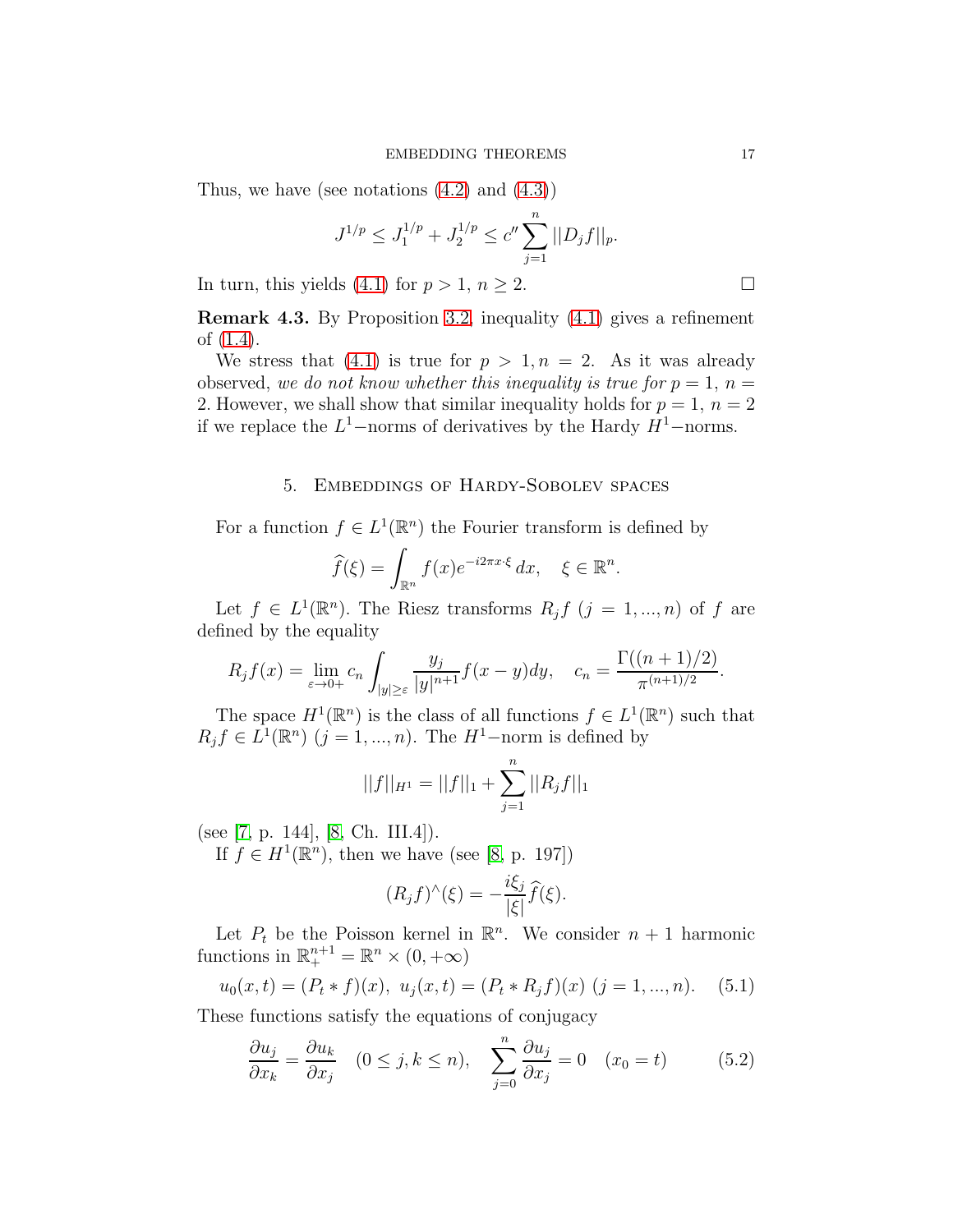(see [\[8,](#page-26-18) Ch. III.4]).

For any  $x \in \mathbb{R}^n$ , denote by  $\Gamma(x)$  the cone

$$
\Gamma(x) = \{(y, t) \in \mathbb{R}^{n+1}_+ : |x - y| \le t\}.
$$

Let  $f \in L^1(\mathbb{R}^n)$ . The non-tangential maximal function  $Nf$  is defined by

$$
Nf(x) = \sup_{(y,t)\in\Gamma(x)} |(P_t * f)(y)|.
$$

A function  $f \in L^1(\mathbb{R}^n)$  belongs to  $H^1(\mathbb{R}^n)$  if and only if  $Nf \in L^1(\mathbb{R}^n)$ . In this case

<span id="page-17-0"></span>
$$
c||f||_{H^1} \le ||Nf||_1 \le c'||f||_{H^1} \quad (c > 0)
$$
\n(5.3)

(see [\[8,](#page-26-18) Ch. III.4],  $[9, Th. 6.7.4]$ ).

The non-tangential maximal function  $Nf$  is controlled by the vertical maximal function

$$
N_v f(x) = \sup_{t>0} |(P_t * f)(x)|.
$$

Namely,  $Nf \in L^1(\mathbb{R}^n)$  if and only if  $N_v f \in L^1(\mathbb{R}^n)$ , and in this case

$$
||N_v f||_1 \le ||Nf||_1 \le c||N_v f||_1 \tag{5.4}
$$

(see [\[7,](#page-26-17) p.170], [\[9,](#page-26-19) Th. 6.4.4]).

Furthermore, if  $f \in H^1(\mathbb{R}^n)$ , then

<span id="page-17-1"></span>
$$
\sum_{j=0}^{n} ||N_v f_j||_1 \le c ||f||_{H^1},
$$
\n(5.5)

where  $f_0 = f, f_j = R_j f \ (j = 1, ..., n)$  (see [\[26,](#page-27-0) Ch. VII.3.2])).

Inequalities [\(5.3\)](#page-17-0) – [\(5.5\)](#page-17-1) imply that for any  $f \in H^1(\mathbb{R}^n)$  its Riesz transforms  $R_j f$   $(j = 1, ..., n)$  belong to  $H^1(\mathbb{R}^n)$  and

<span id="page-17-3"></span>
$$
||R_j f||_{H^1} \le c||f||_{H^1} \quad (j = 1, ..., n)
$$
\n(5.6)

(see also [\[8,](#page-26-18) pp. 288, 322]).

Denote by  $HW_1^1(\mathbb{R}^n)$  the space of all functions  $f \in H^1(\mathbb{R}^n)$  for which all weak partial derivatives  $D_j f$  exist and belong to  $H^1(\mathbb{R}^n)$ .

**Lemma 5.1.** Let  $f \in HW_1^1(\mathbb{R}^n)$  and let  $u(x,t) = (P_t * f)(x), t > 0$ . Set

<span id="page-17-4"></span>
$$
\widetilde{N}f(x) = \sup_{(y,t)\in\Gamma(x)} \left| \frac{\partial u}{\partial t}(y,t) \right|.
$$
\n(5.7)

Then

<span id="page-17-2"></span>
$$
\widetilde{N}f(x) \le \sum_{j=1}^{n} N(R_j(D_j f))(x) \tag{5.8}
$$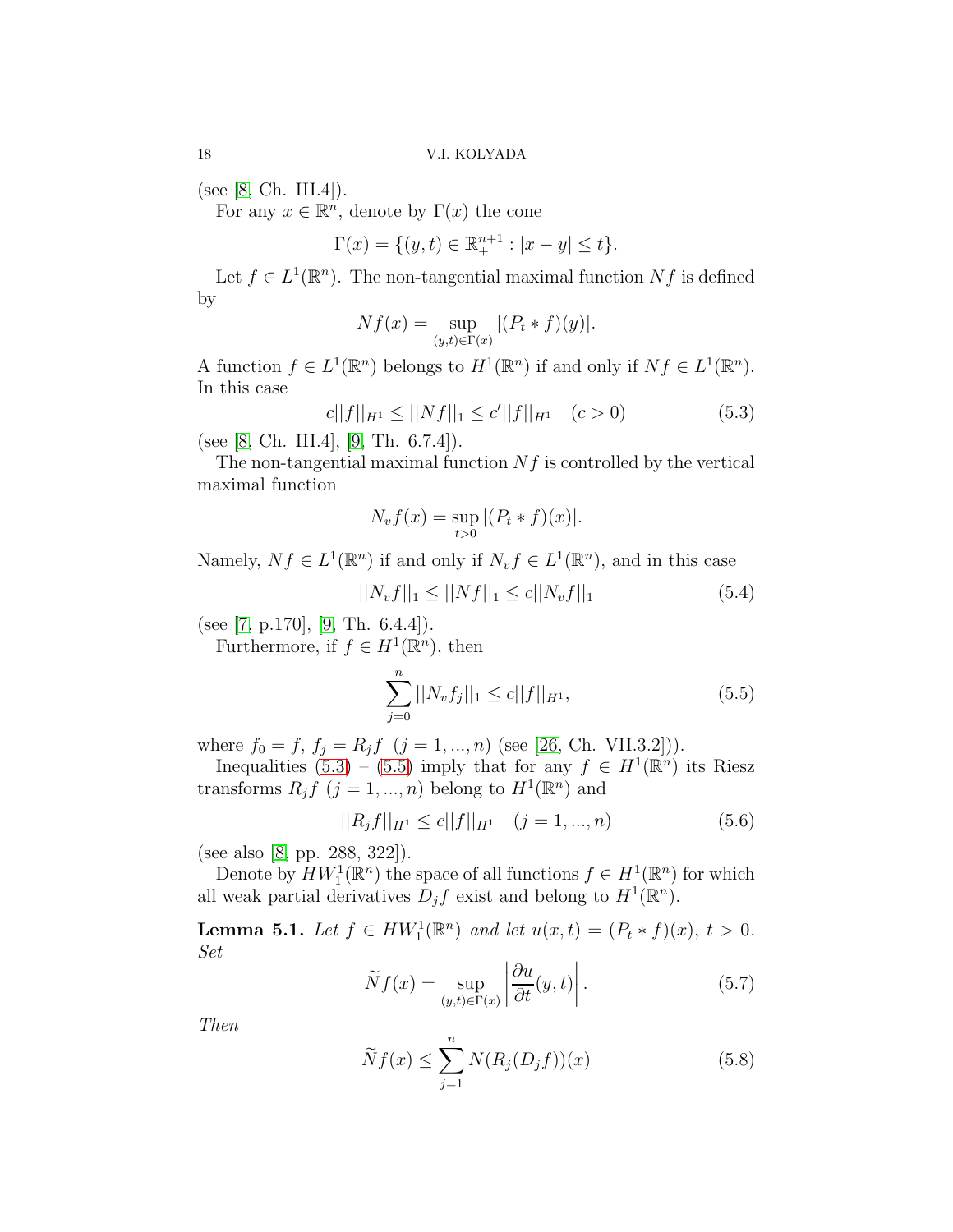and

<span id="page-18-2"></span>
$$
||\widetilde{N}f||_1 \le c \sum_{j=1}^n ||D_j f||_{H^1}.
$$
\n(5.9)

*Proof.* Let  $u_j(x,t) = P_t * (R_j f)(x)$   $(j = 1, ..., n)$ . By the Fourier inversion,

$$
u_j(x,t) = -\int_{\mathbb{R}^n} \widehat{f}(\xi) \frac{i\xi_j}{|\xi|} e^{2\pi i \xi \cdot x} e^{-2\pi |\xi| t} d\xi.
$$

Further,

$$
\frac{\partial u_j}{\partial x_j}(x,t)=-\int_{\mathbb{R}^n}2\pi i\xi_j\widehat{f}(\xi)\frac{i\xi_j}{|\xi|}e^{2\pi i\xi\cdot x}e^{-2\pi|\xi|t}d\xi.
$$

Indeed, differentiation under the integral sign is justified by the convergence of the integral

$$
\int_{\mathbb{R}^n} |\xi| |\widehat{f}(\xi)| e^{-2\pi |\xi| t} d\xi, \quad t > 0.
$$

Thus,

<span id="page-18-1"></span>
$$
\frac{\partial u_j}{\partial x_j}(x,t) = (P_t * (R_j(D_j f)))(x) \quad (j = 1, ..., n). \tag{5.10}
$$

By [\(5.2\)](#page-16-0),

<span id="page-18-0"></span>
$$
\left|\frac{\partial u}{\partial t}(x,t)\right| \le \sum_{j=1}^{n} \left|\frac{\partial u_j}{\partial x_j}(x,t)\right|.
$$
\n(5.11)

Applying  $(5.11)$  and  $(5.10)$ , we get  $(5.8)$ . By  $(5.3)$  and  $(5.6)$ , this implies  $(5.9)$ .

As it was mentioned above, the following theorem holds.

<span id="page-18-3"></span>**Theorem 5.2.** Assume that  $f \in HW_1^1(\mathbb{R}^n)$   $(n \in \mathbb{N})$  and  $1 < q < n'$ . Then

$$
\sum_{k=1}^n \int_0^\infty h^{n/q'-1} ||\Delta_k(h)f||_q \frac{dh}{h} \le c \sum_{k=1}^n ||D_kf||_{H^1}.
$$

For  $n \geq 2$  this result follows from Theorem [4.2;](#page-11-4) for  $n = 1$  it was proved in  $[22]$  (see also  $[11]$ ).

In this section we obtain a refinement of Theorem [5.2](#page-18-3) for  $n \geq 2$ . For  $1 \le q \le \infty$  and  $k = 1, ..., n$ , denote by  $V_{q,k}$  the mixed norm space  $L^{q,1}(\mathbb{R}^{n-1})[L^1(\mathbb{R})]_k$  obtained by taking first the norm in  $L^1(\mathbb{R})$ with respect to the variable  $x_k$ , and then the norm in  $L^{q,1}(\mathbb{R}^{n-1})$  with respect to  $\widehat{x}_k$ .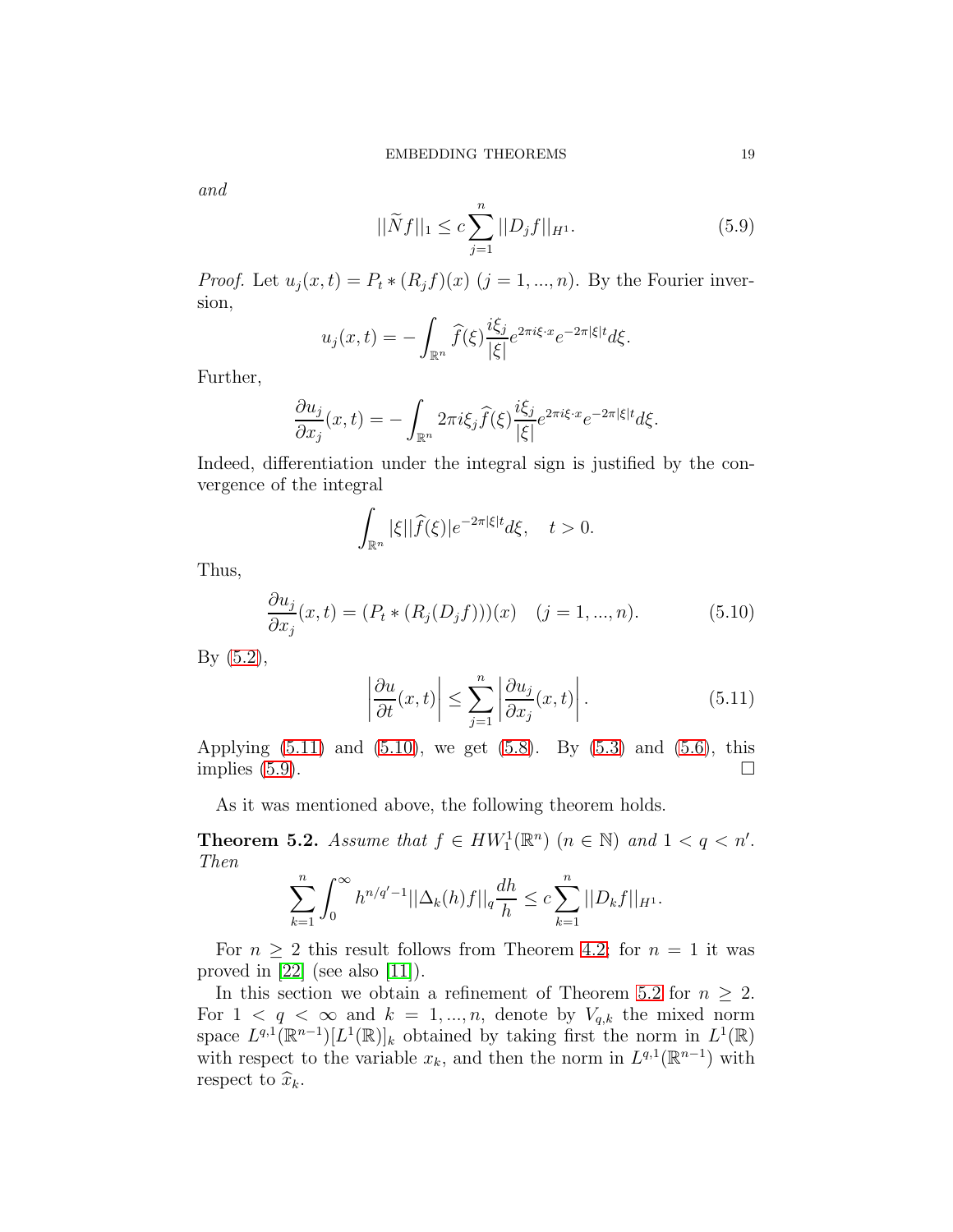**Theorem 5.3.** Assume that  $f \in HW_1^1(\mathbb{R}^n)$   $(n \geq 2)$ . Let  $1 < q <$  $(n-1)'$  and  $\alpha = 1 - (n-1)/q'$ . Then

<span id="page-19-0"></span>
$$
\sum_{k=1}^{n} \int_{0}^{\infty} h^{-\alpha} ||\Delta_{k}(h)f||_{V_{q,k}} \frac{dh}{h} \le c \sum_{k=1}^{n} ||D_{k}f||_{H^{1}}.
$$
 (5.12)

*Proof.* For  $n \geq 3$  [\(5.12\)](#page-19-0) follows from the stronger inequality [\(4.1\)](#page-11-0). We assume that  $n = 2$ . Set

$$
\varphi_h(x) = \int_{\mathbb{R}} |f(x, y + h) - f(x, y)| dy, \quad h > 0.
$$

We consider the integral

<span id="page-19-3"></span>
$$
J = \int_0^\infty h^{-1/q-1} \int_0^\infty s^{1/q-1} \varphi_h^*(s) ds dh.
$$
 (5.13)

We have

$$
J = \int_0^\infty h^{-1/q-1} \int_h^\infty s^{1/q-1} \varphi_h^*(s) ds dh
$$
  
+ 
$$
\int_0^\infty h^{-1/q-1} \int_0^h s^{1/q-1} \varphi_h^*(s) ds dh \equiv J_1 + J_2.
$$

As in Theorem [4.2,](#page-11-4) we have the estimate

$$
\varphi_h^*(s) \le hg^*(s), \quad \text{where} \quad g(x) = \int_{\mathbb{R}} |D_2 f(x, y)| dy. \tag{5.14}
$$

Applying this estimate, we immediately get that

<span id="page-19-4"></span>
$$
J_1 \le c ||D_2 f||_1. \tag{5.15}
$$

Further, for the simplicity, we may assume that  $J_2 < \infty$  (otherwise we can apply the same arguments as ones given at the final part of the proof of Theorem [4.2](#page-11-4) for estimation of  $J_2$ ). We first consider the difference  $\varphi_h^*(s) - \varphi_h^*(2s)$ . Denote

$$
\psi(x) = \int_{\mathbb{R}} N(D_1 f)(x, y) dy,
$$
  

$$
(D_1 f)(x, y) dy, \quad y(x) = \int N(R_1 f)(R_2 f)(x) dy
$$

$$
\psi_1(x) = \int_{\mathbb{R}} N(R_1(D_1 f))(x, y) dy, \quad \psi_2(x) = \int_{\mathbb{R}} N(R_2(D_2 f))(x, y) dy,
$$
  
and  $\Psi = \psi + \psi_1 + \psi_2.$ 

Let  $x \in \mathbb{R}$  and  $s > 0$ . There exists  $\tau = \tau(x, s) \in (0, 2s)$  such that

<span id="page-19-2"></span>
$$
\varphi_h(x+2\tau) \le \varphi_h^*(2s)
$$
 and  $\Psi(x+2\tau) \le \Psi^*(s)$ . (5.16)

Indeed, let A be the set of all  $u \in (0, 4s)$  such that at least one of the inequalities

<span id="page-19-1"></span>
$$
\varphi_h(x+u) > \varphi_h^*(2s) \quad \text{or} \quad \Psi(x+u) > \Psi^*(s) \tag{5.17}
$$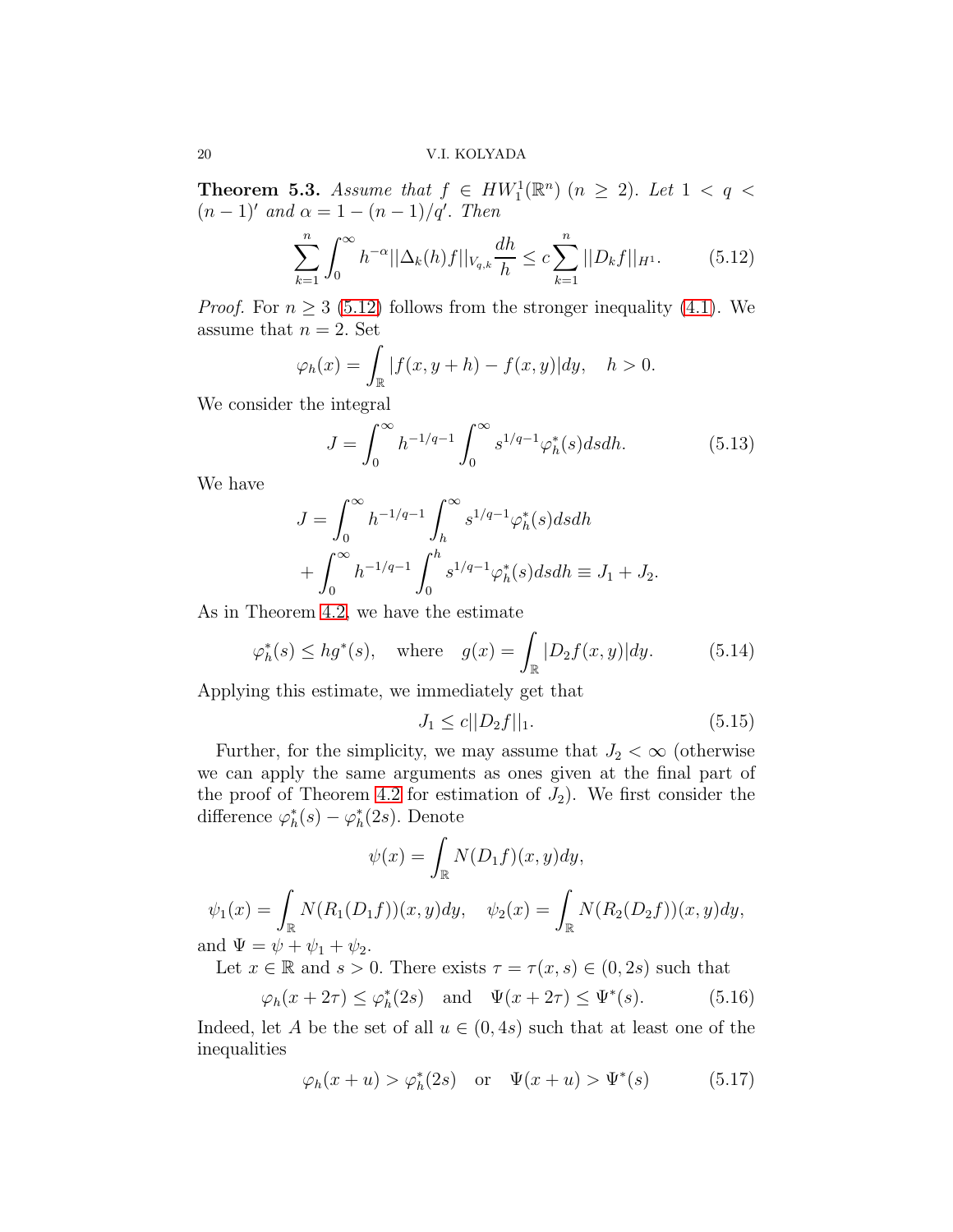holds. Then mes<sub>1</sub>  $A \leq 3s$  and therefore there exists  $u \in (0, 4s)$  for which both the inequalities  $(5.17)$  fail.

Further, we have

<span id="page-20-0"></span>
$$
\varphi_h(x) - \varphi_h^*(2s) \le \varphi_h(x) - \varphi_h(x + 2\tau)
$$
  
\n
$$
\le 2 \int_{\mathbb{R}} |f(x + 2\tau, y) - f(x, y)| dy.
$$
 (5.18)

For fixed  $x, y$ , and  $s$ , consider the cones

$$
\Gamma_1 = \Gamma(x, y)
$$
 and  $\Gamma_2 = \Gamma(x + 2\tau, y)$ .

The point  $(x + \tau, y, \tau)$  belongs to both of them. Let  $u = P_t * f$ . Then  $|f(x + 2\tau, y) - f(x, y)|$ 

$$
\leq |f(x, y) - u(x + \tau, y, \tau)| + |f(x + 2\tau, y) - u(x + \tau, y, \tau)|
$$
\n
$$
\leq \int_0^{\tau} \left( \left| \frac{\partial u}{\partial x}(x + t, y, t) \right| + \left| \frac{\partial u}{\partial t}(x + t, y, t) \right| \right) dt
$$
\n
$$
+ \int_0^{\tau} \left( \left| \frac{\partial u}{\partial x}(x + \tau + s, y, \tau - s) \right| + \left| \frac{\partial u}{\partial t}(x + \tau + s, y, \tau - s) \right| \right) ds
$$
\n
$$
\leq \tau \sup_{(x', y', t) \in \Gamma_1} \left( \left| \frac{\partial u}{\partial x}(x', y', t) \right| + \left| \frac{\partial u}{\partial t}(x', y', t) \right| \right)
$$
\n
$$
+ \tau \sup_{(x', y', t) \in \Gamma_2} \left( \left| \frac{\partial u}{\partial x}(x', y', t) \right| + \left| \frac{\partial u}{\partial t}(x', y', t) \right| \right)
$$
\n
$$
\leq \tau \left[ N(D_1 f)(x, y) + N(D_1 f)(x + 2\tau, y) + \tilde{N} f(x, y) + \tilde{N} f(x + 2\tau, y) \right]
$$

(we have used the notation  $(5.7)$ ). Applying  $(5.8)$ , we have

$$
|f(x + 2\tau, y) - f(x, y)| \le \tau (N(D_1 f)(x, y) + N(D_1 f)(x + 2\tau, y)
$$
  
+ N(R<sub>1</sub>(D<sub>1</sub>f))(x, y) + N(R<sub>1</sub>(D<sub>1</sub>f))(x + 2\tau, y)  
+ N(R<sub>2</sub>(D<sub>2</sub>f))(x, y) + N(R<sub>2</sub>(D<sub>2</sub>f))(x + 2\tau, y)).

By [\(5.18\)](#page-20-0), this implies that

$$
\varphi_h(x) - \varphi_h^*(2s) \leq 2\tau(\Psi(x) + \Psi(x + 2\tau)),
$$

where  $\Psi = \psi + \psi_1 + \psi_2$ . Taking into account [\(5.16\)](#page-19-2), we obtain

$$
\varphi_h^*(s) - \varphi_h^*(2s) \le 8s\Psi^*(s).
$$

From here

$$
J_2' = \int_0^\infty h^{-1/q-1} \int_0^h s^{1/q-1} [\varphi_h^*(s) - \varphi_h^*(2s)] ds dh
$$
  

$$
\leq 8 \int_0^\infty h^{-1/q-1} \int_0^h s^{1/q} \Psi^*(s) ds dh = 8q \int_0^\infty \Psi^*(s) ds = 8q ||\Psi||_1.
$$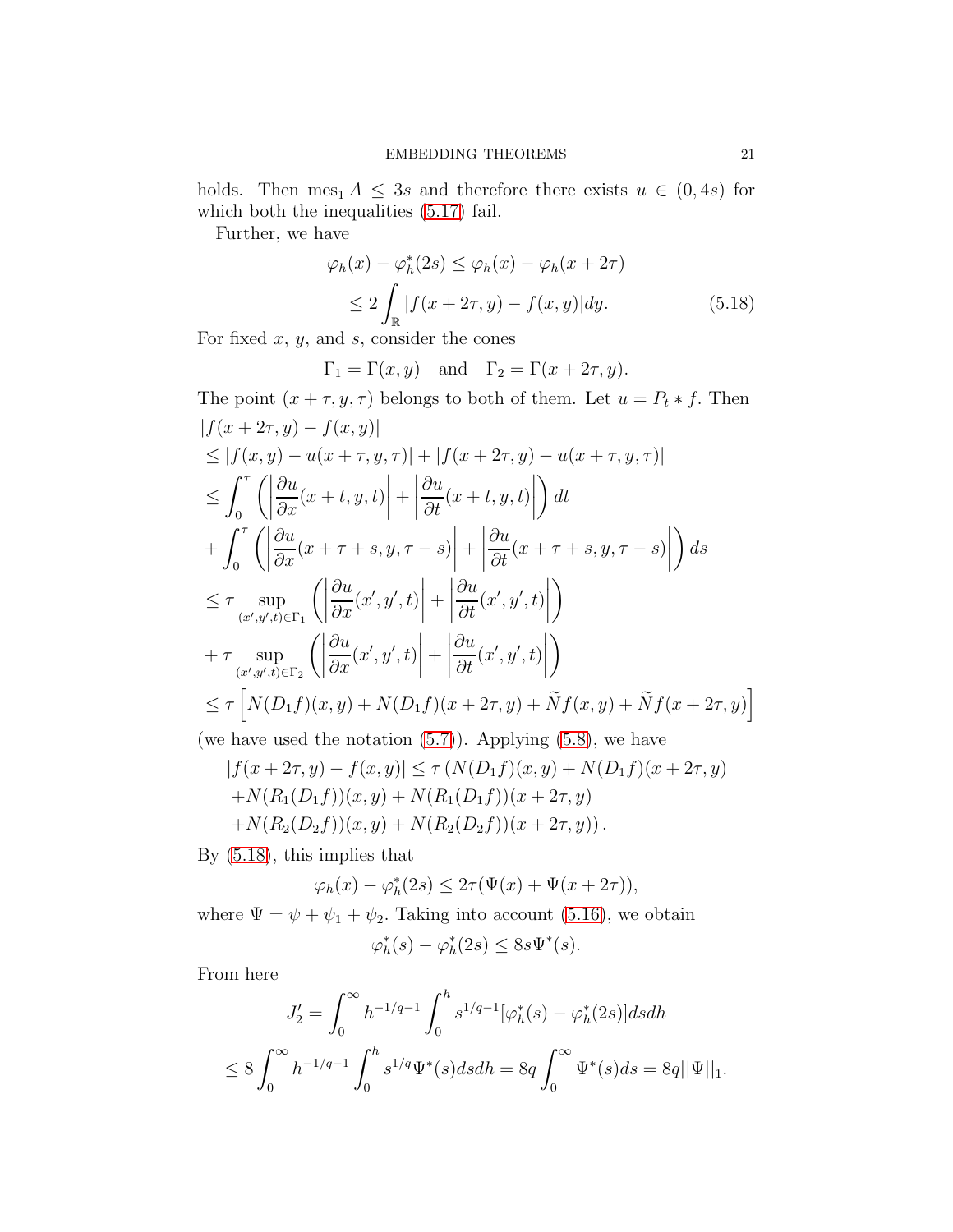Applying  $(5.3)$  and  $(5.6)$ , we get

$$
||\Psi||_1 = ||N(D_1f)||_1 + ||N(R_1(D_1f))||_1 + ||N(R_2(D_2f))||_1
$$
  
\n
$$
\leq c(||D_1f||_{H^1} + ||D_2f||_{H^1}).
$$

Thus,

<span id="page-21-0"></span>
$$
J_2' \le c'(||D_1f||_{H^1} + ||D_2f||_{H^1}).\tag{5.19}
$$

Further, we consider

$$
J_2'' = \int_0^\infty h^{-1/q-1} \int_0^h s^{1/q-1} \varphi_h^*(2s) ds dh.
$$

We have (see  $(5.13)$ )

<span id="page-21-1"></span>
$$
J_2'' = 2^{-1/q} \int_0^\infty h^{-1/q-1} \int_0^{2h} s^{1/q-1} \varphi_h^*(s) ds dh \le 2^{-1/q} J. \tag{5.20}
$$

Using estimates  $(5.15)$ ,  $(5.19)$ , and  $(5.20)$ , we obtain

<span id="page-21-2"></span>
$$
J \le 2^{-1/q} J + c(||D_1 f||_{H^1} + ||D_2 f||_{H^1}).
$$
\n(5.21)

We assumed that  $J_2 < \infty$  and hence  $J = J_1 + J_2 < \infty$ . Thus, [\(5.21\)](#page-21-2) implies  $(5.12)$  for  $n = 2$ .

 $\Box$ 

### 6. Estimates of Fourier transforms

By Hardy's inequality, for any  $f \in H^1(\mathbb{R}^n)$   $(n \in \mathbb{N})$ 

<span id="page-21-3"></span>
$$
\int_{\mathbb{R}^n} \frac{|\hat{f}(\xi)|}{|\xi|^n} d\xi \le c ||f||_{H^1}.
$$
\n(6.1)

It was first discovered by Bourgain [\[4\]](#page-26-7) that for  $n \geq 2$  the Fourier transforms of the derivatives of functions in the Sobolev space  $W_1^1(\mathbb{R}^n)$ satisfy Hardy's inequality. More exactly, Bourgain considered the periodic case. His studies were continued by Pełczyński and Wojciechowski [\[23\]](#page-26-8). The following theorem holds (Bourgain; Pełczyński and Wojciechowski).

**Theorem 6.1.** Let  $f \in W_1^1(\mathbb{R}^n)$   $(n \ge 2)$ . Then Z  $\int_{\mathbb{R}^n} |\widehat{f}(\xi)| |\xi|^{1-n} d\xi \le c ||\nabla f||_1.$  (6.2)

Equivalently,

<span id="page-21-5"></span><span id="page-21-4"></span>
$$
\sum_{k=1}^{n} \int_{\mathbb{R}^n} \frac{|(D_k f)^\wedge(\xi)|}{|\xi|^n} d\xi \le c \sum_{k=1}^{n} \|D_k f\|_1.
$$
 (6.3)

This is Hardy type inequality. These results were extended in [\[13\]](#page-26-20), [\[15\]](#page-26-15).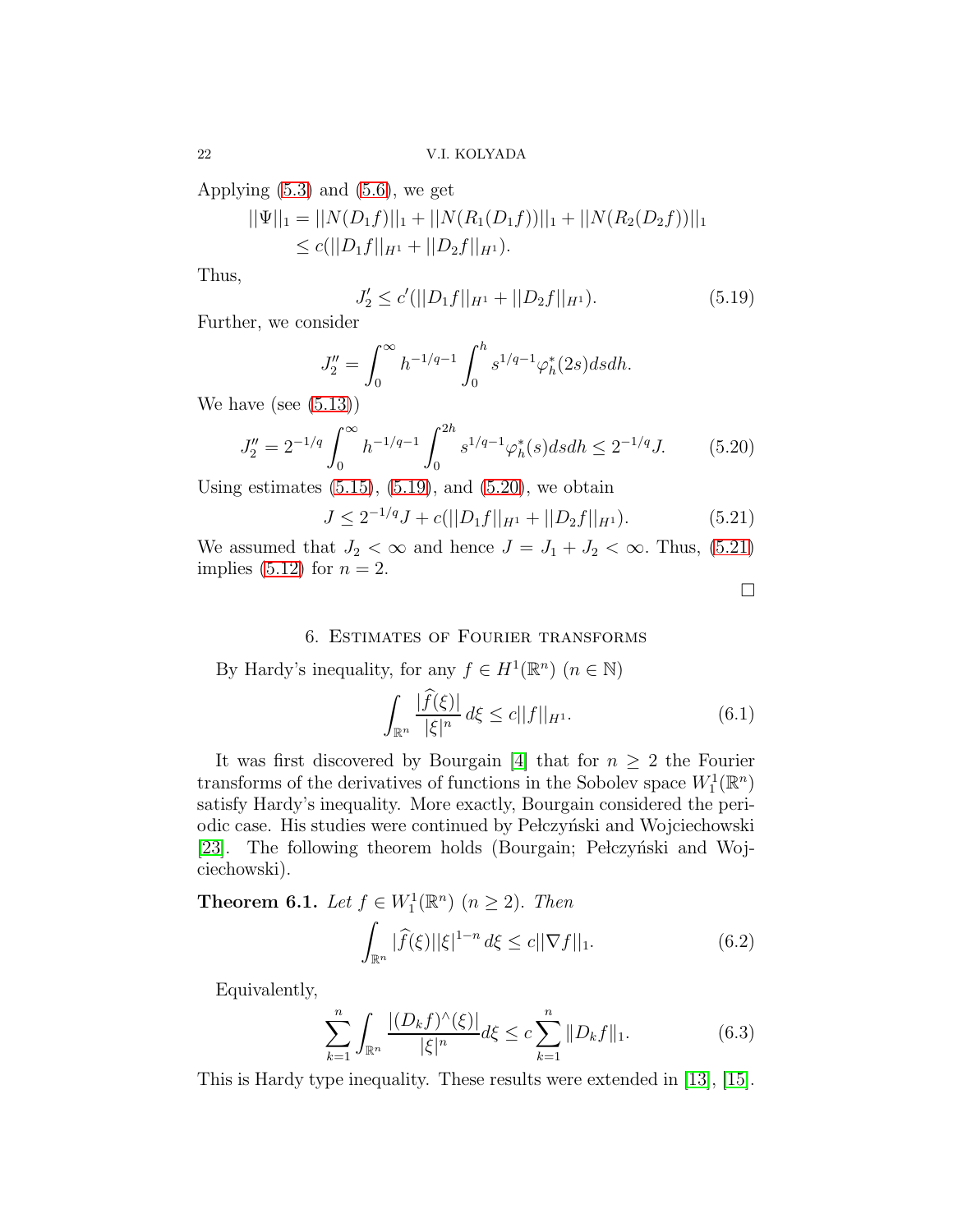In contrast to [\(6.1\)](#page-21-3), inequalities [\(6.2\)](#page-21-4) and [\(6.3\)](#page-21-5) fail to hold for  $n = 1$ . Oberlin [\[21\]](#page-26-6) proved the following refinement of Hardy's inequality  $(6.1)$  valid for  $n \geq 2$ .

**Theorem 6.2.** Let  $f \in H^1(\mathbb{R}^n)$   $(n \ge 2)$ . Then

<span id="page-22-0"></span>
$$
\sum_{k \in \mathbb{Z}} 2^{k(1-n)} \sup_{2^k \le r \le 2^{k+1}} \int_{S_r} |\widehat{f}(\xi)| \, d\sigma(\xi) \le c ||f||_{H^1},\tag{6.4}
$$

where  $S_r$  is the sphere of the radius r centered at the origin in  $\mathbb{R}^n$  and  $d\sigma(\xi)$  is the canonical surface measure on  $S_r$ .

Inequality [\(6.4\)](#page-22-0) was used in [\[21\]](#page-26-6) to obtain the description of radial Fourier multipliers for  $H^1(\mathbb{R}^n)$   $(n \geq 2)$ . Observe that these results fail for  $n = 1$ .

In this section we prove some estimates of Fourier transforms of functions in  $W_1^1(\mathbb{R}^n)$   $(n \geq 3)$ . In particular, these estimates provide Oberlin type inequalities for the Fourier transforms of the derivatives of functions in  $W_1^1(\mathbb{R}^n)$ .

We shall use the notation  $(2.3)$ .

<span id="page-22-2"></span>**Theorem 6.3.** Let  $f \in W_1^1(\mathbb{R}^n)$   $(n \geq 3)$ . Then

<span id="page-22-1"></span>
$$
\sum_{j=1}^{n} \int_{0}^{\infty} F_{t,j}^{**}(t^{n-1}) dt \le c ||\nabla f||_1,
$$
\n(6.5)

where

<span id="page-22-3"></span>
$$
F_{t,j}(\hat{\xi}_j) = \sup_{|\xi_j| \ge t} |\hat{f}(\xi)| \quad (t > 0). \tag{6.6}
$$

*Proof.* We estimate the first term of the sum in [\(6.5\)](#page-22-1). Set  $\varphi_h(x) =$  $\Delta_1(h)f(x)$ . Then

$$
\widehat{\varphi_h}(\xi) = \widehat{f}(\xi)(e^{2\pi ih\xi_1} - 1).
$$

Let  $t > 0$  and  $\tau = 1/t$ . Assume that  $|\xi_1| \geq t$ . Then

$$
\frac{1}{\tau} \int_0^{\tau} |e^{2\pi i h \xi_1} - 1| dh \ge \frac{1}{\tau} \int_0^{\tau} (1 - \cos(2\pi \xi_1 h)) dh
$$

$$
= 1 - \frac{\sin(2\pi \xi_1 \tau)}{2\pi \xi_1 \tau} \ge 1 - \frac{1}{2\pi |\xi_1|\tau} \ge 1 - \frac{1}{2\pi}.
$$

It follows that

$$
\frac{2}{\tau} \int_0^{\tau} |\widehat{\varphi_h}(\xi)| dh \ge |\widehat{f}(\xi)| \quad \text{if} \quad |\xi_1| \ge t
$$

and

$$
\frac{2}{\tau} \sup_{|\xi_1| \ge t} \int_0^{\tau} |\widehat{\varphi_h}(\xi)| dh \ge F_{t,1}(\widehat{\xi_1}).
$$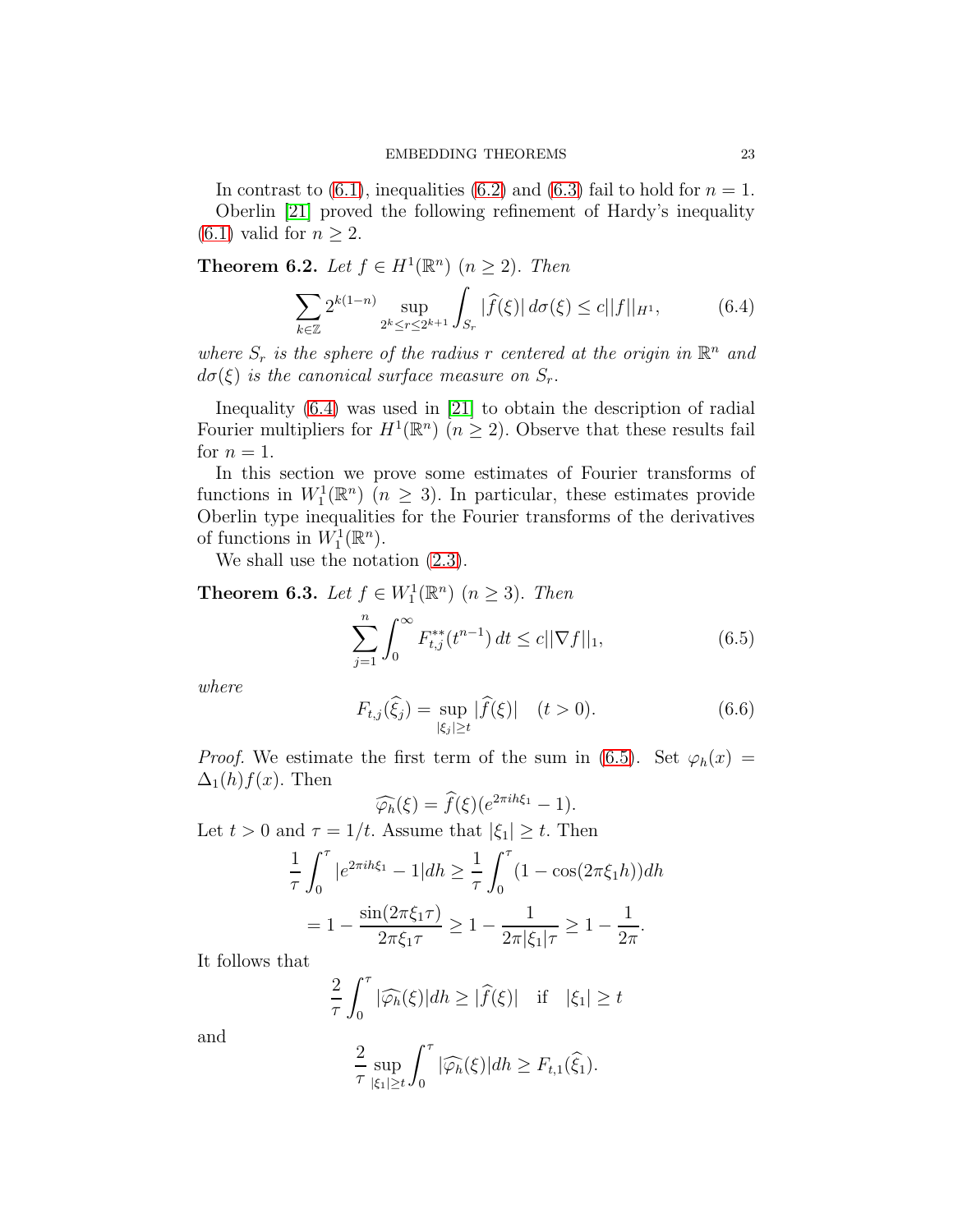By  $(2.2)$ , we have

$$
F_{t,1}^{**}(t^{n-1}) \le \frac{2t^{1-n}}{\tau} \sup_{\text{mes}_{n-1} \ E = t^{n-1}} \sup_{|\xi_1| \ge t} \int_E \int_0^{\tau} |\widehat{\varphi_h}(\xi)| dh d\widehat{\xi}_1
$$
  

$$
\le \frac{2t^{1-n}}{\tau} \sup_{|\xi_1| \ge t} \int_0^{\tau} \sup_{\text{mes}_{n-1} \ E = t^{n-1}} \int_E |\widehat{\varphi_h}(\xi)| d\widehat{\xi}_1 dh.
$$

Let  $1 < q < (n-1)$ '; then  $q < 2$ . By Hölder's inequality, for any set  $E \subset \mathbb{R}^{n-1}$  with  $\operatorname{mes}_{n-1} E = t^{n-1}$  and any fixed  $\xi_1 \in \mathbb{R}$ 

$$
t^{1-n}\int_{E}|\widehat{\varphi_h}(\xi)|d\widehat{\xi}_1 \leq t^{-(n-1)/q'}\left(\int_{\mathbb{R}^{n-1}}|\widehat{\varphi_h}(\xi)|^{q'}d\widehat{\xi}_1\right)^{1/q'}.
$$

Observe that for fixed  $h > 0$  and  $\xi_1 \in \mathbb{R}$ ,  $\widehat{\varphi}_h(\xi) = (\widehat{\varphi}_h)_{\xi_1}(\widehat{\xi}_1)$  is the Fourier transform of the function

$$
\widehat{x}_1 \mapsto \int_{\mathbb{R}} \Delta_1(h) f(x) e^{-2\pi i \xi_1 x_1} dx_1.
$$

Applying the Hausdorff-Young inequality, we obtain

$$
\left(\int_{\mathbb{R}^{n-1}} |(\widehat{\varphi_h})_{\xi_1}(\widehat{\xi}_1)|^{q'} d\widehat{\xi}_1\right)^{1/q'} \le \left(\int_{\mathbb{R}^{n-1}} \left|\int_{\mathbb{R}} \Delta_1(h) f(x) e^{-2\pi i \xi_1 x_1} dx_1\right|^{q} d\widehat{x}_1\right)^{1/q}
$$

$$
\le \left(\int_{\mathbb{R}^{n-1}} \left(\int_{\mathbb{R}} |\Delta_1(h) f(x)| dx_1\right)^{q} d\widehat{x}_1\right)^{1/q}.
$$

Thus, we have

$$
\frac{2t^{1-n}}{\tau} \sup_{\text{mes}_{n-1} E = t^{n-1}} \sup_{|\xi_1| \ge t} \int_E \int_0^\tau |\widehat{\varphi_h}(\xi)| dh d\widehat{\xi}_1
$$
  

$$
\le 2t^{1-(n-1)/q'} \int_0^{1/t} ||\Delta_1(h)f||_{L^q[L^1]} dh.
$$

It follows that

$$
\int_0^\infty F_{t,1}^{**}(t^{n-1}) dt \le 2 \int_0^\infty t^{1-(n-1)/q'} \int_0^{1/t} ||\Delta_1(h)f||_{L^q[L^1]} dh dt
$$
  
=  $c \int_0^\infty h^{(n-1)/q'-1} ||\Delta_1(h)f||_{L^q[L^1]} \frac{dh}{h}.$ 

Applying Theorem [4.2,](#page-11-4) we obtain that

$$
\int_0^\infty F_{t,1}^{**}(t^{n-1})\,dt \le c||\nabla f||_1.
$$

Similarly, we have the following theorem.

 $\Box$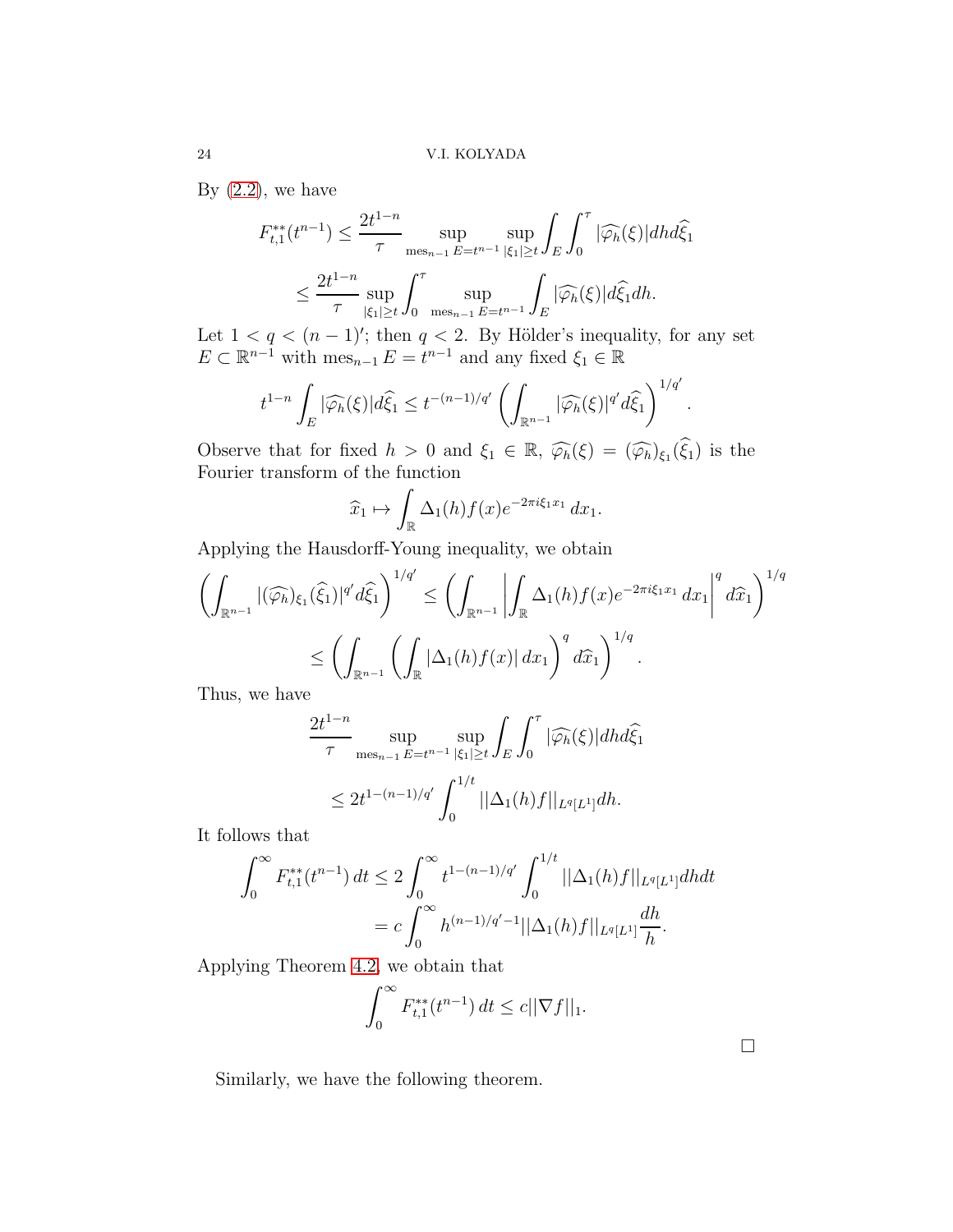**Theorem 6.4.** Let  $f \in HW_1^1(\mathbb{R}^2)$ . Then

$$
\int_0^\infty [F_{t,1}^{**}(t) + F_{t,2}^{**}(t)]dt \le c(||D_1f||_{H^1} + ||D_2f||_{H^1}),
$$

where

$$
F_{t,1}(\xi) = \sup_{|\eta| \ge t} |\widehat{f}(\xi, \eta)|, \quad F_{t,2}(\eta) = \sup_{|\xi| \ge t} |\widehat{f}(\xi, \eta)|.
$$

Applying Theorem [6.3,](#page-22-2) we obtain the following Oberlin type estimate.

**Theorem 6.5.** Let  $f \in W_1^1(\mathbb{R}^n)$   $(n \geq 3)$ . Then

<span id="page-24-1"></span>
$$
\sum_{k \in \mathbb{Z}} 2^{k(2-n)} \sup_{2^k \le r \le 2^{k+1}} \int_{S_r} |\widehat{f}(\xi)| d\sigma(\xi) \le c ||\nabla f||_1, \tag{6.7}
$$

where  $S_r$  is the sphere of the radius r centered at the origin in  $\mathbb{R}^n$  and  $d\sigma(\xi)$  is the canonical surface measure on  $S_r$ .

*Proof.* Let  $B'_r$  be the ball in  $\mathbb{R}^{n-1}$  of the radius  $r/\sqrt{n'}$  centered at the origin. Set

$$
S_{r,j}^+ = \{ \xi \in S_r : \xi_j \ge \frac{r}{\sqrt{n}} \} \text{ and } S_{r,j}^- = \{ \xi \in S_r : \xi_j \le -\frac{r}{\sqrt{n}} \}.
$$

Clearly,

<span id="page-24-0"></span>
$$
S_{r,j}^+ \cup S_{r,j}^- = \{ \xi \in S_r : \widehat{\xi}_j \in B'_r \} \quad \text{and} \quad S_r = \bigcup_{j=1}^n (S_{r,j}^+ \cup S_{r,j}^-). \tag{6.8}
$$

The surface  $S_{r,j}^+$  is given by the equation

$$
\xi_j = \sqrt{r^2 - |\widehat{\xi}_j|^2}, \quad \widehat{\xi}_j \in B'_r.
$$

Using notation [\(6.6\)](#page-22-3), we have

$$
\int_{S_{r,j}^+} |\widehat{f}(\xi)| d\sigma(\xi) = \int_{B'_r} \left| \widehat{f}\left(\sqrt{r^2 - |\widehat{\xi}_j|^2}, \widehat{\xi}_j\right) \right| \frac{r}{\sqrt{r^2 - |\widehat{\xi}_j|^2}} d\widehat{\xi}_j
$$
  

$$
\leq \sqrt{n} \int_{B'_r} F_{r/\sqrt{n},j}(\widehat{\xi}_j) d\widehat{\xi}_j.
$$

Further,  $\text{mes}_{n-1} B'_r = c_n r^{n-1}$ . If  $2^k \leq r \leq 2^{k+1}$ , then  $\text{mes}_{n-1} B'_r \geq$  $2^{k(n-1)}$ . It easily follows that

$$
2^{k(1-n)} \sup_{2^k \le r \le 2^{k+1}} \int_{S_{r,j}^+} |\widehat{f}(\xi)| d\sigma(\xi)
$$
  

$$
\le c2^{k(1-n)} \int_0^{2^{k(n-1)}} F_{t_k,j}^*(u) du \le c' F_{t_k,j}^{**}(t_k^{n-1}),
$$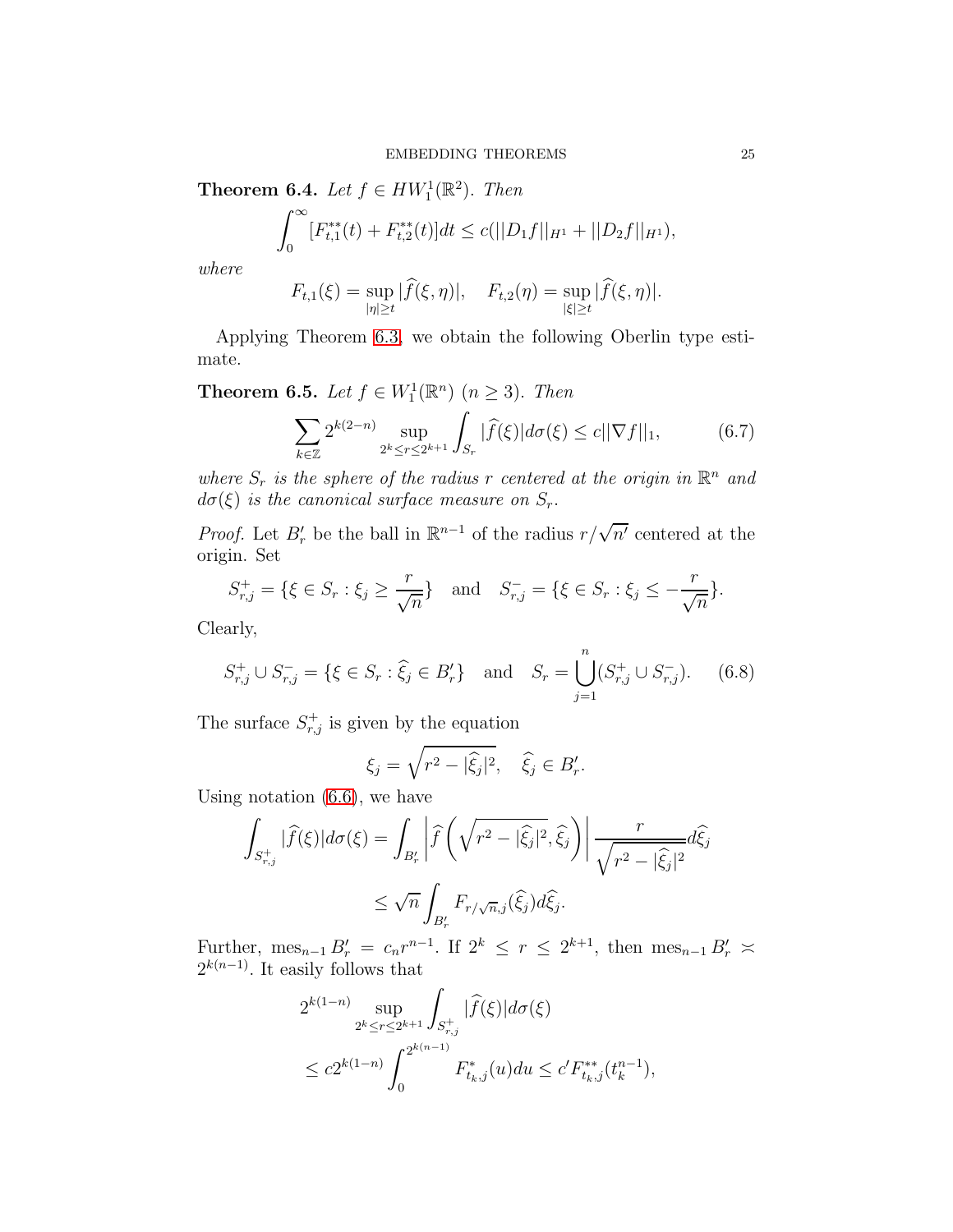where  $t_k = 2^k / \sqrt{n}$ . Similar estimates hold for integrals over  $S_{r,j}^-$ . Taking into account [\(6.8\)](#page-24-0), we obtain

$$
\sum_{k \in \mathbb{Z}} 2^{k(2-n)} \sup_{2^k \le r \le 2^{k+1}} \int_{S_r} |\widehat{f}(\xi)| d\sigma(\xi)
$$
  

$$
\le c \sum_{j=1}^n \sum_{k \in \mathbb{Z}} 2^k F_{t_k,j}^{**}(t_k^{n-1}) \le c' \sum_{j=1}^n \int_0^\infty F_{t,j}^{**}(t^{n-1}) dt.
$$

By Theorem [6.3,](#page-22-2) this implies [\(6.7\)](#page-24-1).

 $\Box$ 

We observe that [\(6.7\)](#page-24-1) is equivalent to the inequality

$$
\sum_{j=1}^{n} \sum_{k \in \mathbb{Z}} 2^{k(1-n)} \sup_{2^{k} \le r \le 2^{k+1}} \int_{S_r} |(D_j f)^{\wedge}(\xi)| d\sigma(\xi) \le c \sum_{j=1}^{n} ||D_j f||_1
$$

which is a direct analogue of the Oberlin inequality [\(6.4\)](#page-22-0).

Clearly, Theorem [6.3](#page-22-2) can be used to derive other Oberlin type estimates. For example, one can replace spheres by the surfaces of cubes. For  $k \in \mathbb{Z}$  and  $1 \leq j \leq n$ , denote

$$
Q_k^{(j)} = \{\hat{\xi}_j : |\xi_m| \le 2^k, \ 1 \le m \le n, \ m \ne j\}.
$$

Applying Theorem [6.3,](#page-22-2) we obtain the following

Corollary 6.6. Let  $f \in W_1^1(\mathbb{R}^n)$   $(n \geq 3)$ . Then

<span id="page-25-3"></span>
$$
\sum_{j=1}^{n} \sum_{k \in \mathbb{Z}} 2^{k(2-n)} \sup_{2^{k} \leq |\xi_{j}| \leq 2^{k+1}} \int_{Q_{k}^{(j)}} |\widehat{f}(\xi)| d\widehat{\xi}_{j} \leq c ||\nabla f||_{1}.
$$
 (6.9)

Let  $Q_k = [-2^k, 2^k]^n$  and  $P_k = Q_k \setminus Q_{k-1}$   $(k \in \mathbb{Z})$ . We have

$$
\sum_{j=1}^n \sup_{2^{k-1} \leq |\xi_j| \leq 2^k} \int_{Q_k^{(j)}} |\widehat{f}(\xi)| d \widehat{\xi_j} \geq 2^{1-k} \int_{P_k} |\widehat{f}(\xi)| d \xi.
$$

Thus, [\(6.9\)](#page-25-3) gives the strengthening of the inequality [\(6.2\)](#page-21-4) (for  $n \geq 3$ ).

Acknowledgments: The author is grateful to the referee for the careful revision which has greatly improved the final version of the work.

### **REFERENCES**

- <span id="page-25-0"></span>[1] A. Alvino, Sulla diseguaglianza di Sobolev in spazi di Lorentz, Bull. Un. Mat. Ital. A  $(5)$  14  $(1977)$ , no. 1, 148 – 156.
- <span id="page-25-1"></span>[2] C. Bennett and R. Sharpley, Interpolation of Operators, Academic Press, Boston, 1988.
- <span id="page-25-2"></span>[3] A.P. Blozinski, Multivariate rearrangements and Banach function spaces with mixed norms, Trans. Amer. Math. Soc. 263, no. 1 (1981),  $149 - 167$ .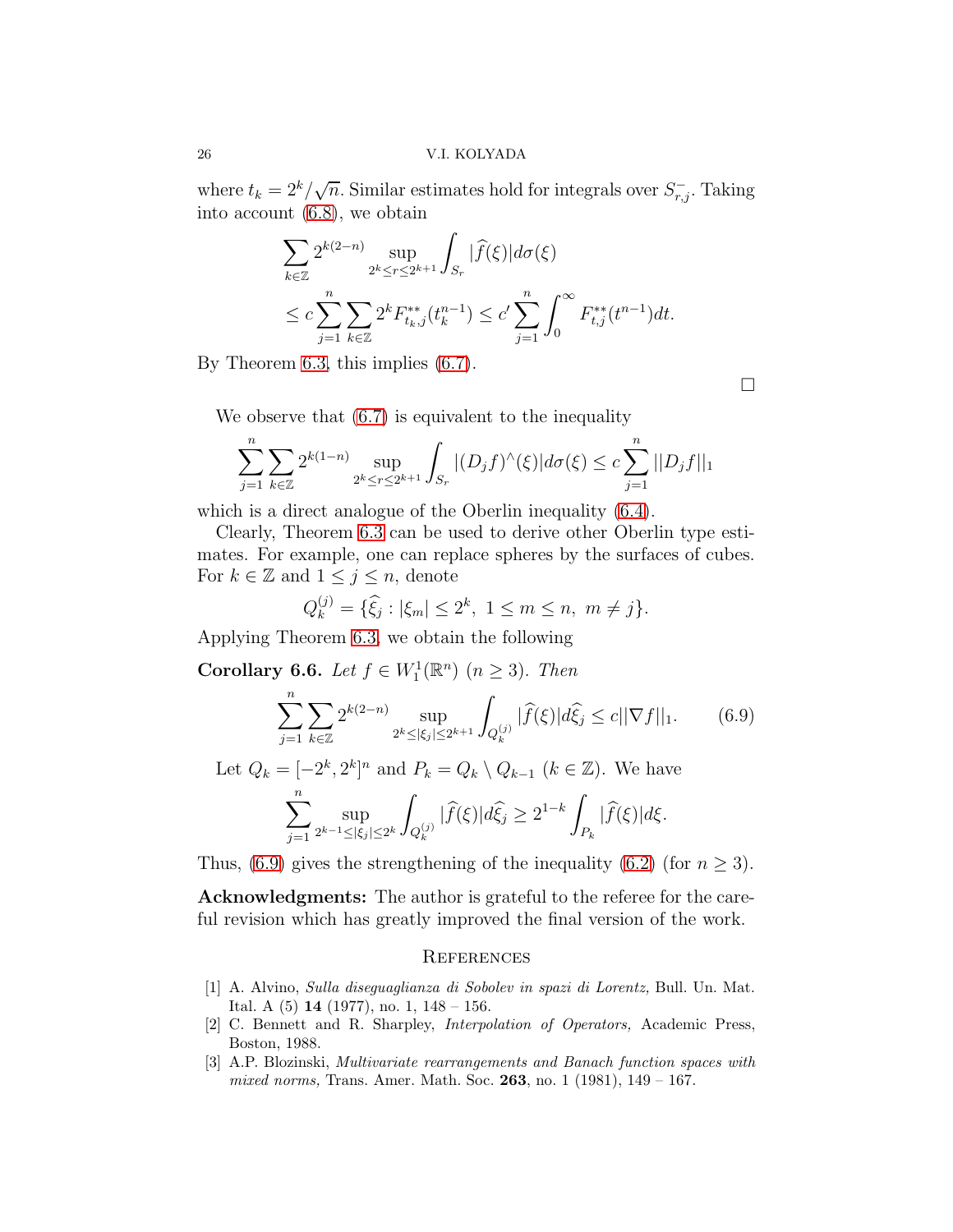- <span id="page-26-9"></span><span id="page-26-7"></span>[4] J. Bourgain, A Hardy inequality in Sobolev spaces, Vrije University, Brussels, 1981.
- [5] K.M. Chong and N.M. Rice, Equimeasurable rearrangements of functions, Queen's Papers in Pure and Appl. Math. 28, Queen's University, Kingston, Ont. 1971.
- <span id="page-26-17"></span><span id="page-26-14"></span>[6] M. Cwikel, On  $(L^{po}(A_o), L^{p_1}(A_1))_{\theta}, q$ , Proc. Amer. Math. Soc. 44 (1974), 286 – 292.
- [7] C. Fefferman and E.M. Stein,  $H^p$  spaces of several variables, Acta Math. 129  $(1972), 137 - 193.$
- <span id="page-26-19"></span><span id="page-26-18"></span>[8] J. García-Cuerva and J.L. Rubio de Francia, Weighted Norm Inequalities and Related Topics, North Holland Math. Studies 116, Amsterdam, 1985.
- <span id="page-26-2"></span>[9] L. Grafakos, Classical and Modern Fourier Analysis, Pearson Education, Inc., 2004.
- [10] C.S. Herz,Lipschitz spaces and Bernstein's theorem on absolutely convergent Fourier transforms, J. Math. Mech. 18, 283–324 (1968)
- <span id="page-26-3"></span>[11] V.I. Kolyada, On relations between moduli of continuity in different metrics, Trudy Mat. Inst. Steklov 181, 117–136 (1988) (in Russian); English transl. in Proc. Steklov Inst. Math., no. 4, 127–148 (1989)
- <span id="page-26-4"></span>[12] V.I. Kolyada, On embedding of Sobolev spaces, Mat. Zametki 54 (1993), no. 3, 48 – 71; English transl.: Math. Notes 54 (1993), no. 3, 908 – 922.
- <span id="page-26-20"></span>[13] V.I. Kolyada, Estimates of Fourier transforms in Sobolev spaces, Studia Math. 125 (1997),  $67 - 74$ .
- <span id="page-26-11"></span>[14] V.I. Kolyada, Rearrangement of functions and embedding of anisotropic spaces of Sobolev type, East J. Approx. 4 (1998), no. 2, 111 – 199.
- <span id="page-26-15"></span>[15] V.I. Kolyada, Embeddings of fractional Sobolev spaces and estimates of Fourier transforms, Mat. Sb. 192, no. 7 (2001),  $51 - 72$ ; English transl.: Sbornik: Mathematics **192**, no. 7 (2001), 979 – 1000.
- <span id="page-26-12"></span>[16] V.I. Kolyada, On embedding theorems, in: Nonlinear Analysis, Function Spaces and Applications, vol. 8 (Proceedings of the Spring School held in Prague, 2006), Prague, 2007, 35 – 94.
- <span id="page-26-10"></span>[17] V.I. Kolyada and A.K. Lerner, On limiting embeddings of Besov spaces, Studia Math. 171, no. 1  $(2005)$ , 1 – 13.
- <span id="page-26-16"></span>[18] E.H. Lieb and M. Loss, Analysis, 2nd ed., Graduate studies in mathematics, Vol. 14, AMS, 2001.
- <span id="page-26-13"></span><span id="page-26-0"></span>[19] R. O'Neil, *Convolution operators and*  $L(p,q)$  spaces, Duke Math. J. **30** (1963),  $129 - 142.$
- [20] S.M. Nikol'skiı̆, *Approximation of Functions of Several Variables and Embed*ding Theorems, Springer-Verlag, Berlin, 1975.
- <span id="page-26-6"></span>[21] D. Oberlin, A multiplier theorem for  $H^1(\mathbb{R}^n)$ , Proc. Amer. Math. Soc. 73, no.  $1$  (1979), 83 – 87.
- <span id="page-26-5"></span>[22] P. Oswald, On coefficient properties of power series, Constructive Function Theory 81 (Varna, 1981), Bulgar. Acad. Sci., Sofia, 1983, 468 – 474.
- <span id="page-26-8"></span>[23] A. Pełczyński and M. Wojciechowski, Molecular decompositions and embedding theorems for vector-valued Sobolev spaces with gradient norm, Studia Math. 107, no. 1 (1993), 61–100.
- <span id="page-26-1"></span>[24] J. Peetre, Espaces d'interpolation et espaces de Soboleff, Ann. Inst. Fourier (Grenoble) 16 (1966), 279 – 317.